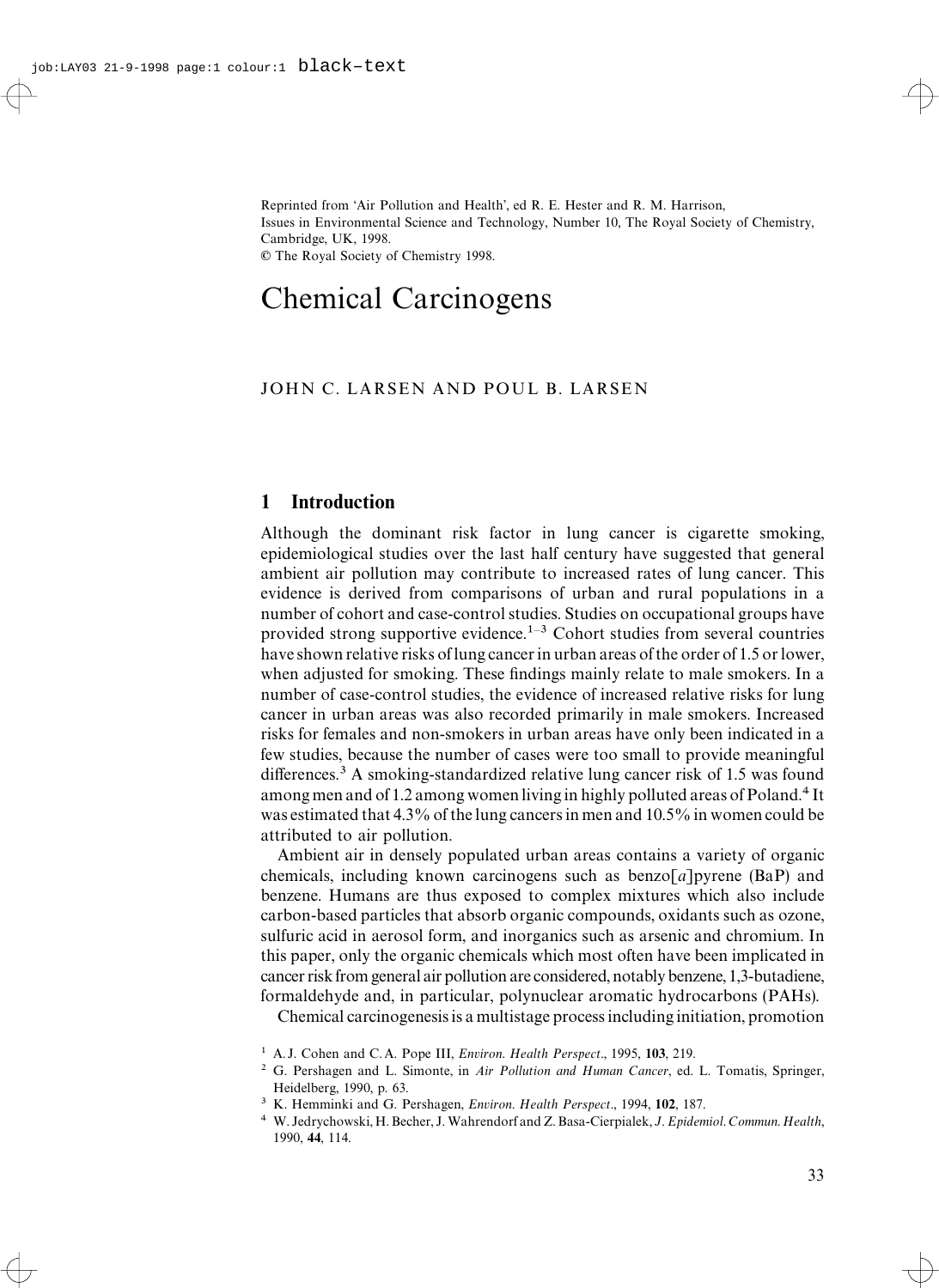and progression. In the initiation step, which may involve procarcinogen activation to genotoxic species, a genotoxic agent interacts with DNA and induces mutations in the target cells. If not repaired by the endogenous DNA repair systems the mutations may be fixed in initiated daughter cells. During promotion the initiated cells experience growth advantages, resulting in increased cell proliferation and the development of (benign) neoplasia. The promotion can be stimulated by many chemicals acting on enzymes controlling cell homeostasis, by respiratory tract irritants and by tissue injury and inflammation. Promotion is not thought to involve genotoxic mechanisms. During the progression phase the cells become malignant and capable of invading other tissues (metastasis). Genotoxic events are thought to play a role during progression.

Data from epidemiological studies of occupationally exposed workers or animal studies may be used to estimate risks from chemicals at the much lower levels normally encountered in ambient air. From a theoretical point of view, there is no threshold dose for the carcinogenic effect of a genotoxic agent below which there is no risk. Risks at low levels of exposure have to be estimated by extrapolation. In most cases, linear dose*—*response relationships are assumed, and a unit risk factor can be calculated. Normally, unit risk is the probability (95% upper confidence limit) of developing cancer from continuous lifetime inhalation of  $1 \mu g m^{-3}$  of the airborne chemical. In the case of compounds that produce cancer by non-genotoxic mechanisms, it is believed that threshold exposures for the carcinogenic effect can be established.

There seems to be a genetic predisposition in the individual susceptibility to lung cancer, at least for cigarette smoking. Of the many steps involved in carcinogenesis, most toxicological information on differences in susceptibility points to the proximate procarcinogen metabolism steps. The major classes of organic chemical carcinogens present in ambient air undergo oxidation (phase I) and conjugation steps (phase II). During phase I, intermediates can be bioactivated to potential carcinogens, while they are detoxified during phase II. Genetic polymorphisms seem to exist for both phase I and phase II enzymes, and an individual's susceptibility to lung cancer may be conferred by the balance between the capacity to activate inhaled procarcinogens to ultimate carcinogens and detoxify proximate/ultimate carcinogens.5

#### 2 Benzene

#### *Sources and Levels in Ambient Air*

Benzene is a colourless liquid with a boiling point of  $80^{\circ}$ C and a high vapour pressure. Benzene constitutes about 1*—*5% of gasoline. The major release of benzene into the environment ( $> 80\%$ ) comes from automobile exhaust, where benzene accounts for about  $5\%$  of the total hydrocarbon emissions.<sup>6,7</sup> Background levels of benzene at remote and rural areas have been reported at  $0.5-1.5 \,\mu g \,\text{m}^{-3}$ .

6 IPCS, *Benzene*, Environmental Health Criteria 150, International Programme on Chemical Safety, World Health Organization, Geneva, 1993.

7 L. Wallace, *Environ*. *Health Perspect*., 1996, 104, 1129.

<sup>5</sup> S. D. Spivack, M. J. Fasco, V. E. Walker and L. S. Kaminsky, *Crit*. *Rev*. *Toxicol*., 1997, 27, 319.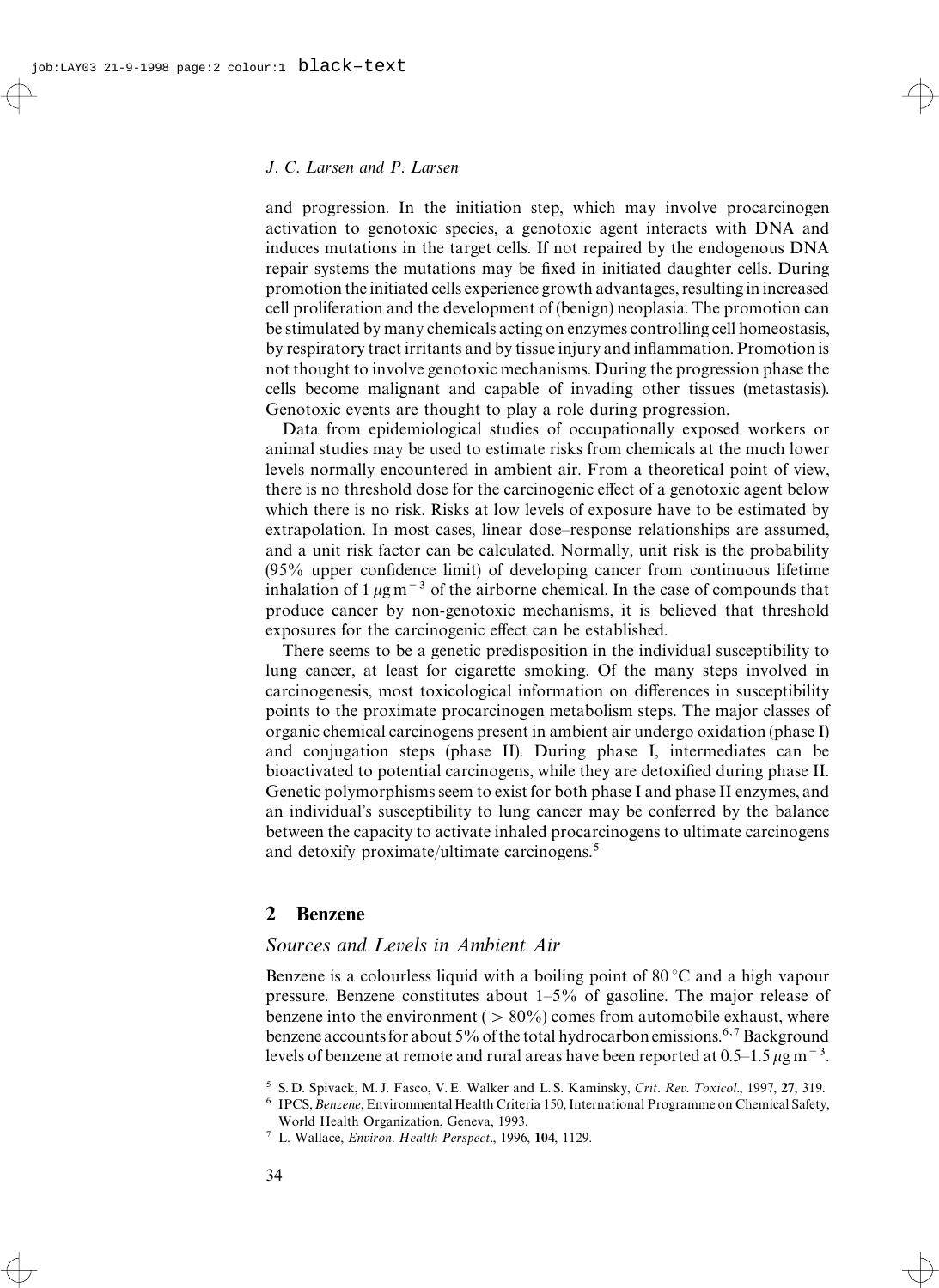Average levels of  $5-15 \mu g m^{-3}$  have been found in Western European and North American cities. However, at the kerbside of busy streets, levels of 30  $\mu$ g m<sup>-3</sup> or higher have been measured.<sup>6,8</sup> Measurements of benzene concentration at 20 sites in California showed a decreasing time trend from an average level of about 9  $\mu$ g m<sup>-3</sup> in 1986 to about 4  $\mu$ g m<sup>-3</sup> in 1994.<sup>7</sup> Levels were found to be about twice as high in the winter compared to the summer. In Sweden, winter levels (1993/1994) in 22 towns were reported at  $2.6 - 7.4 \,\mu g \,\text{m}^{-3.8}$ 

### *Human Exposure*

About 40% of the average daily benzene exposure of non-smokers can be attributed to benzene in outdoor air, while indoor air may account for about 31% (levels of about  $3-8 \mu g m^{-3}$ ). Driving a vehicle may account for about 19%, as the average level inside cars is about  $40 \mu g m^{-3.7}$  At petrol stations, one may be exposed to a benzene level of about  $1 \text{ mg m}^{-3}$  during refuelling.<sup>8</sup> Cigarette smoke is an important additional source of benzene, and smokers are exposed to about  $55 \mu$ g of benzene per cigarette. Further, cigarette smoke significantly contributes to indoor benzene levels, as the levels in homes of smokers are generally  $3.5-4.5 \,\mu g \,\text{m}^{-3}$  higher than in homes with no tobacco smoke.<sup>7</sup>

Overall, inhalation of benzene accounts for about 98*—*99% of the total daily benzene exposure, and the average intake is estimated to about  $200 \mu$ g for non-smokers and 2 mg for smokers. Oral ingestion, *i*.*e*. through food and drinking water, does not significantly contribute to benzene intake  $(< 1\%).$ <sup>7</sup>

### *Toxicokinetics*

Inhaled benzene is readily absorbed from the lungs. In humans at exposure levels of 163*—*326 mg m~3, about 50% of the inhaled benzene was reported to be absorbed. The highest levels of benzene are obtained in lipid-rich tissues, and benzene is known to cross the placental barrier.<sup>6,8</sup> Benzene metabolism is similar in humans and experimental animals. Benzene is metabolized mainly in the liver by the cytochrome P450 2E1 enzyme system and involves formation of the unstable intermediate benzene oxide. The major metabolites formed are phenol, catechol and hydroquinone. Benzoquinone and muconaldehyde are minor metabolites considered to contribute to the toxicity of benzene. In rodents, the formation of these metabolites appears to be saturable, resulting in proportionally higher fractions of these toxic metabolites at lower levels. Mice were found to be most active in converting benzene to benzoquinone and muconaldehyde.<sup>6,8</sup>

In humans, benzene is eliminated unmetabolized with the expiratory air, whereas metabolites are excreted in urine, primarily as the sulfate and glucuronide conjugates of phenol.<sup>6</sup>

# *Toxicological Effects*

The primary acute reponses to benzene by humans involve narcotic symptoms

<sup>8</sup> WHO, *Benzene*, in *WHO Air Quality Guidelies for Europe*, 2nd edn., World Health Organization, Regional Office for Europe, Copenhagen, 1998.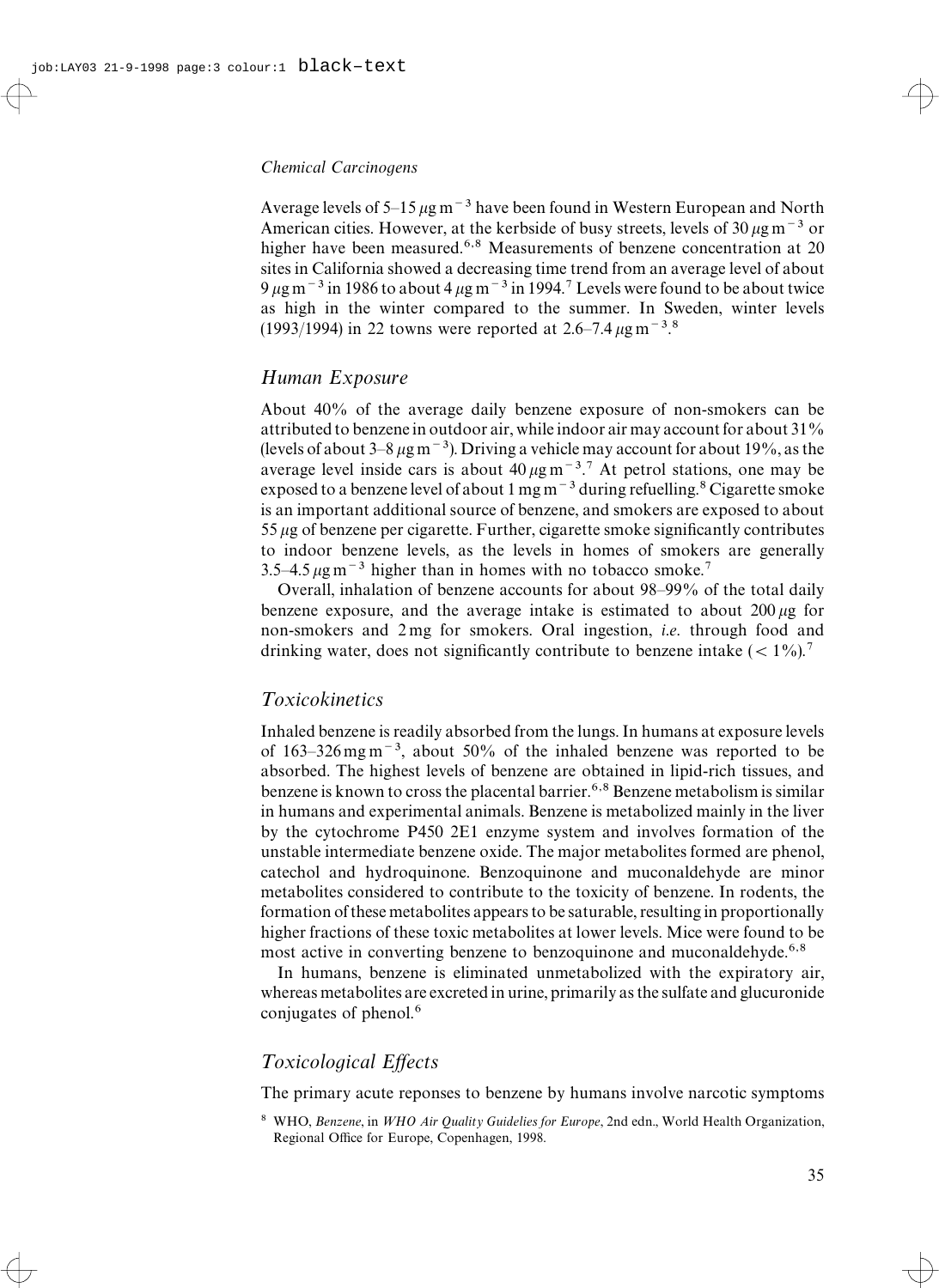from the central nervous system, such as dizziness, headache, drowsiness and nausea. Headache, lassitude and weakness have been reported at benzene levels between 160 and 480 mg m<sup> $-3$ </sup>. However, short-term exposure to benzene at levels of 1600*—*3200 mg m~3 (500*—*1000 ppm) are tolerated by humans without serious adverse effects.<sup>6,9</sup>

The main toxic manifestations from repeated occupational exposure to benzene are bone marrow depression with anaemia, leucopenia or thrombocytopenia. The effects follow a clear dose*—*response relationship down to an exposure level of about  $32 \text{ mg m}^{-3}$  (10 ppm). It has been suggested that it is the combined effects of several of the benzene metabolites that adversely affect the functioning of bone marrow cells and lead to pancytopenia and aplastic anaemia.<sup>6</sup>

Many studies have reported structural and numerical chromosomal aberrations in lymphocytes and bone marrow cells from workers exposed to benzene, and in some cases at exposure levels as low as  $4-7$  mg m<sup> $-3$ </sup>. Benzene has not induced gene mutations *in vitro*, but in animal studies benzene exposures have caused a variety of chromosomal aberrations which support the view that benzene is a clastogenic agent.8 The mechanism of action is not fully understood. Metabolic data suggest that several reactive metabolites may form adducts with DNA and proteins. Binding to protein components of the spindle apparatus may inhibit the mitosis of the cell, while binding to DNA may be an initiating event in carcinogenesis.<sup>6</sup>

### *Carcinogenicity*

Results from carcinogenicity testing of benzene in experimental animals have revealed the induction of various types of lymphomas/leukaemias. However, most neoplasms found were of epithelial origin, *i*.*e*. in the Zymbal gland, liver, mammary gland and oro-nasal cavity. A carcinogenic effect was still found at  $320$  mg m<sup>-3</sup> in inhalation studies and at a dose of 25 mg kg<sup>-1</sup> of body weight per day by gavage. Thus, in experimental animals, benzene was not only a specific leukaemogenic agent as in humans (see below), but rather a multipotent carcinogen.6

#### *Epidemiological Data*

Several epidemiological studies have consistently shown a positive relationship between benzene exposure and leukaemia. The most thorough study involves a group of workers in the rubber film industry (the Pliofilm cohort). A total of 1212 workers employed between 1940 and 1965 were followed up to 1987. The cohort was unique because of the high quality data with respect to exposure history and medical surveillance. In the latest up-date a total of 14 cases of leukaemia and four cases of multiple myelomas had occurred. The standard mortality rate (SMR) for all lymphatic and haematopoietic cancers (SMR = 221) and for leukaemia (SMR = 360) were significantly increased. A strong positive trend was found between leukaemia mortality and increased cumulative exposure.<sup>6,8</sup>

9 D. J. Paustenbach, R. D. Bass and P. Price, *Environ*. *Health Perspect*., 1993, 101, 177.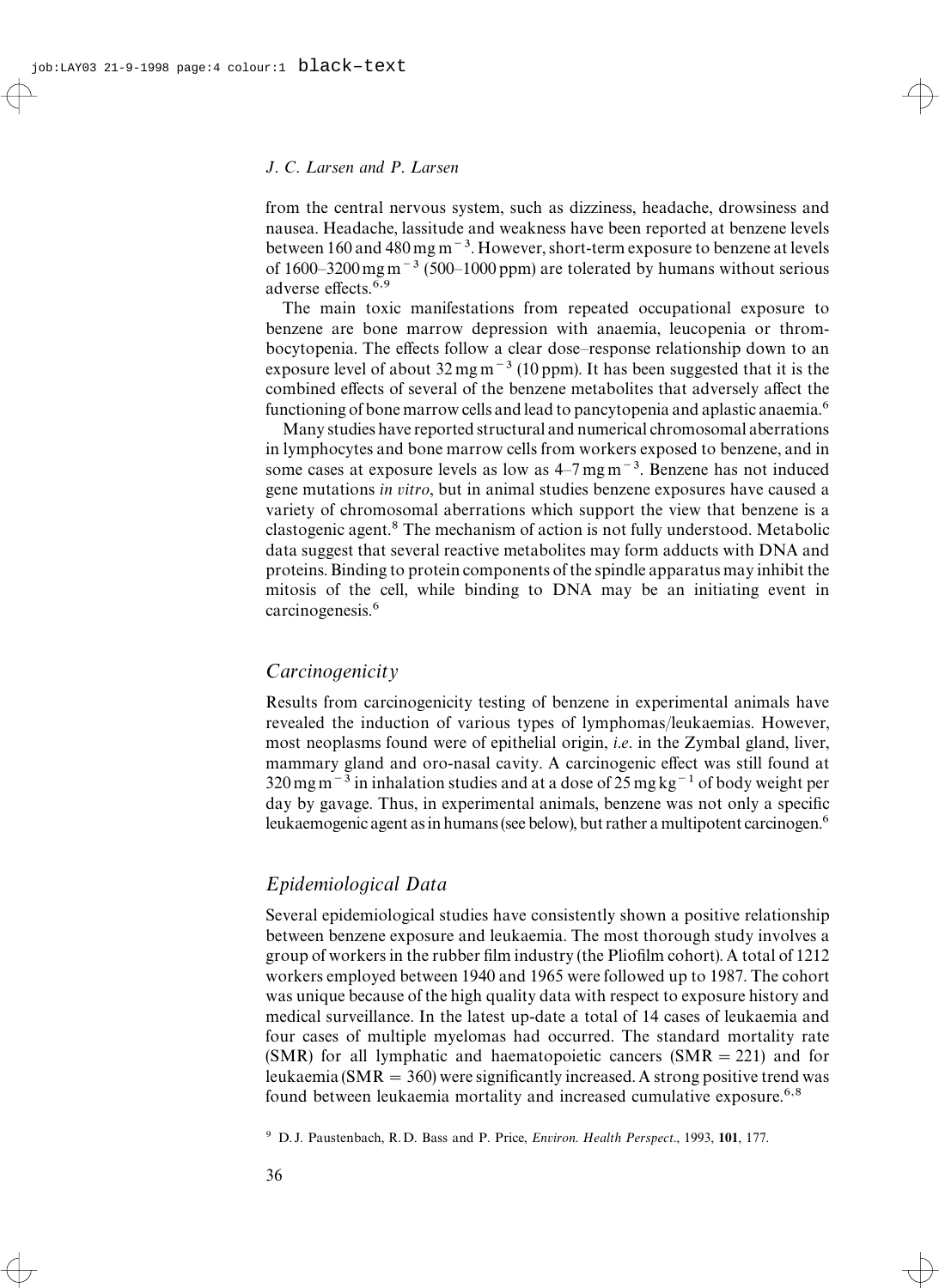# *Evaluation and Risk Assessment*

Based on the epidemiological evidence, benzene was considered a human carcinogen (group 1) by the IARC, the International Agency for Research on  $Cancer<sup>10</sup>$ 

The WHO, in its update of the Air Quality Guidelines for Europe, used data from the updated Pliofilm cohort and models based on relative risk and cumulative exposure to calculate unit risks for benzene in the range of  $4.4-7.5 \times 10^{-6}$  per  $\mu$ g m<sup>-3</sup>, with a geometric mean of  $6 \times 10^{-6}$  per  $\mu$ g m<sup>-3</sup>. Based on this, the WHO concluded that the average concentration of airborne benzene associated with an excess lifetime cancer risk of  $10^{-6}$  was 0.18  $\mu$ g m<sup>-3.8</sup> Thus, at an average urban air level of  $5-15 \mu g m^{-3}$  this risk estimate predicts 30*—*90 extra cases of leukaemia among 1 million exposed for their lifetime.

# 3 1,3-Butadiene

# *Sources and Levels in Ambient Air*

1,3-Butadiene is a colourless gas, only slightly soluble in water. The two conjugated double bonds in the molecule make it highly reactive.<sup>11,12</sup>

Traffic exhaust is the primary source of 1,3-butadiene in ambient air. 1,3-Butadiene is emitted at an average vehicle rate of  $5.6-6.1$  mg km<sup> $-1$ </sup> and comprises roughly 0.35% of the hydrocarbons in the exhaust (exhaust contains about  $44-72 \mu g m^{-3}$  1,3-butadiene). In general, average long-term exposure levels of 1,3-butadiene in urban air are around  $1 \mu g m^{-3}$ . The mean level in 19 cities in the USA was reported to be  $1.4 \,\mu g \,\text{m}^{-3}$ .<sup>11,12</sup>

1,3-Butadiene is rapidly transformed in the atmosphere by reaction with hydroxyl radicals, ozone and nitrogen trioxide radicals. These reactions generate formaldehyde, acrolein and organic nitrates. In the daytime during the summer the residence time of 1,3-butadiene in the atmosphere is estimated to be less than one hour, while in the winter on cloudy days it may exceed one day.<sup>11</sup>

#### *Human Exposure*

The general public is exposed to concentrations of 1,3-butadiene in the low  $\mu$ g m<sup> $-3$ </sup> range through ambient and indoor air. Indoor cigarette smoke may significantly contribute to the exposure (0.2*—*0.4 mg per cigarette in sidestream smoke) and smoky indoor levels of  $10-20 \mu g m^{-3}$  have been reported. An

<sup>10</sup> IARC, *Benzene*, in *Overal Evaluations of Carcinogenicity*: *An Updating of IARC Monographs Volumes 1 to 42*, IARC Monographs on the Evaluation of Carcinogenic Risks to Humans, suppl. 7, International Agency for Research on Cancer, Lyon, 1987, p. 120.

<sup>11</sup> US EPA, *Motor Vehicle*-*Related Air Toxics Study*, Technical Support Branch Emission Planning and Strategies Division, Office of Mobile Sources, Office of Air and Radiation, US Environmental Protection Agency, 1993.

<sup>12</sup> WHO, *1,3-Butadiene*, in *WHO Air Quality Guidelines for Europe*, 2nd edn., World Health Organization, Regional Office for Europe, Copenhagen, 1998.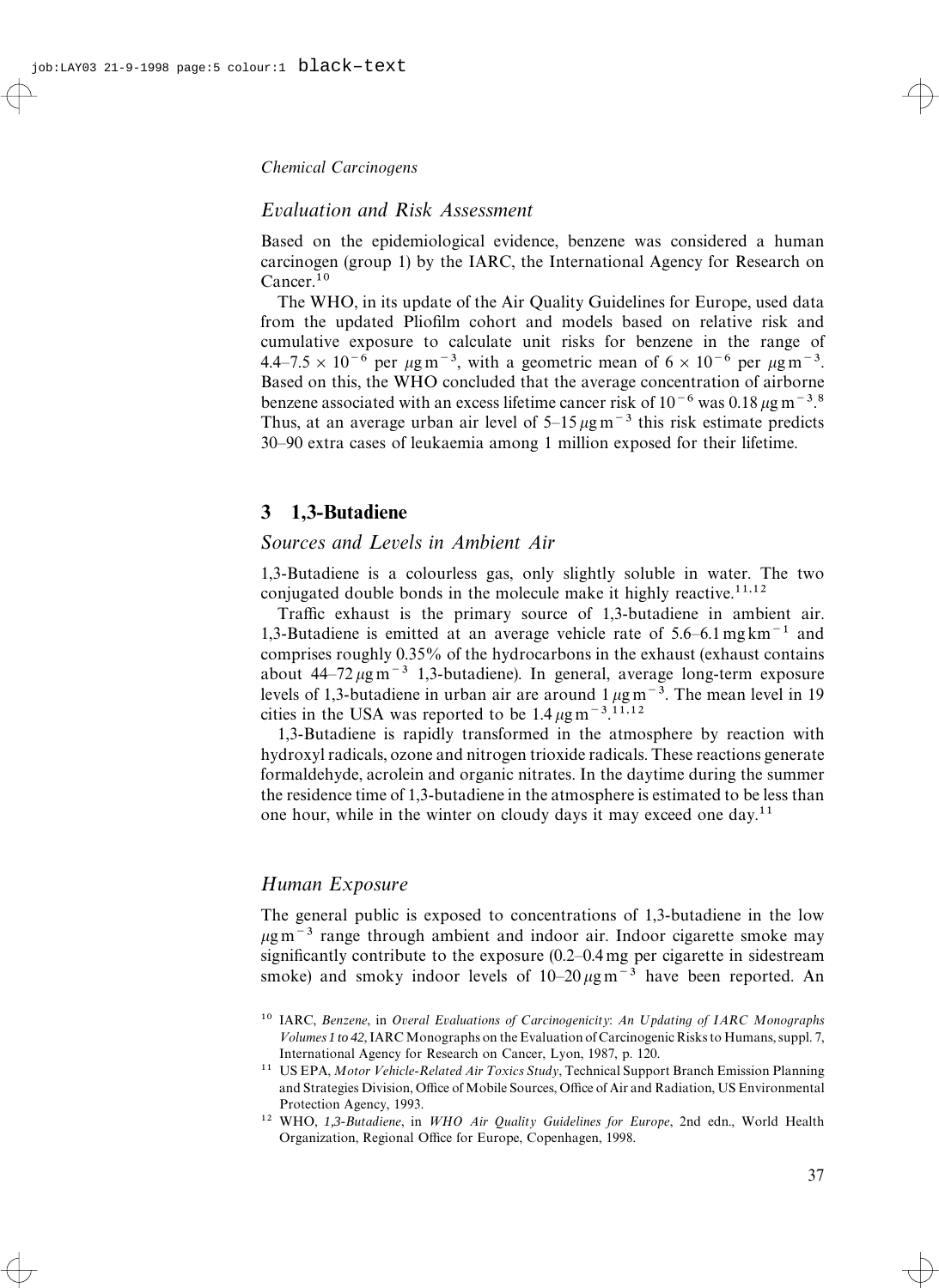additional source of exposure is inhalation of gasoline vapours at petrol stations and inside cars. $12,13$ 

# *Toxicokinetics*

In animal studies the degree of absorption following inhalation of 1,3-butadiene depends on the species tested and the exposure level used. At a (low) exposure level of  $1.77 \text{ mg m}^{-3}$ ,  $20\%$  of the inhaled dose was retained by mice, while only 6% was retained by rats. At a higher exposure level of  $2210 \,\text{mg m}^{-3}$  (1000 ppm), 4% was retained by mice and 2.5% by rats.14 Studies in monkeys indicate a lower uptake in this species than in rats and mice.<sup>15</sup>

Metabolic conversion to the genotoxic metabolites 1,2-epoxy-3-butene and 1,2: 3,4-diepoxybutane by cytochrome P450 enzymes is regarded as the crucial event for the carcinogenic potential of 1,3-butadiene. Large species differences have been found with respect to the formation and degradation of these active metabolites. Thus, at a similar exposure level, considerably higher levels of 1,2-epoxy-3-butene and 1,2: 3,4-diepoxybutane were measured in the blood from mice than from rats.<sup>16</sup> This may explain why the mouse is more susceptible to the carcinogenic effect of 1,3-butadiene than the rat. There is evidence that primates generate 1,2-epoxy-3-butene to a lesser extent than rodents; however, the extent to which 1,2:3,4-diepoxybutane is produced in primates is not known.<sup>16</sup>

# *Toxicological Effects*

1,3-Butadiene is of low acute toxicity in experimental animals with  $LD_{50}$  values above  $221\,000\,\text{mg}\,\text{m}^{-3}$  (100 000 ppm). Exposure levels of several thousand ppm may cause respiratory tract and eye irritation in humans. In long-term experiments, 1,3-butadiene exposure has caused testicular atrophy in male mice at 1380 mg m<sup> $-3$ </sup> and ovarian atrophy in female mice at 13.8 mg m<sup> $-3$ </sup> and higher levels. In reproductive and developmental studies, decreased foetal weight (exposure level 88.4 mg m<sup>-3</sup>), extra ribs (442 mg m<sup>-3</sup>) and sperm head abnormalities  $(2210 \,\mathrm{mg\,m}^{-3})$  have been reported in mice. In the rat, skeletal variations  $(2210 \text{ mg m}^{-3})$  and skeletal abnormalities  $(17600 \text{ mg m}^{-3})$  have been observed.<sup>13</sup>

1,3-Butadiene and its metabolites, 1,2-epoxy-3-butene and 1,2: 3,4-diepoxybutane, have shown genotoxicity in a variety of *in vitro* and *in vivo* studies. 1,3-Butadiene was particularly active in studies using mice, owing to the high capacity of this species to bioactivate 1,3-butadiene to the genotoxic metabolites.<sup>13,17</sup>

- 13 M.W. Himmelstein, J. F. Acquavella, L. Recio,M. A. Medinsky and J. A. Bond, *Crit*. *Rev*. *Toxicol*., 1997, 27, 1.
- 14 J. A. Bond, A. R. Dahl, R. F. Henderson, J. S. Dutcher, J. L. Mauderly and L. S. Birnbaum,*Toxicol*. *Appl*. *Pharmacol*., 1986, 84, 617.
- 15 A. Dahl, J. D. Sun, L. S. Birnbaum, J. A. Bond, W. C. Griffith, J. L. Mauderly, B. A. Muggenburg, P. J. Sabourin and R. F. Henderson, *Toxicol*. *Appl*. *Pharmacol*., 1991, 110, 9.
- 16 R. F. Henderson, J. R. Thornton-Manning,W. E. Bechtold and A. Dahl, *Toxicology*, 1996, 113, 17.
- 17 IARC, *1,3-Butadiene*, IARC Monographs on the Evaluation of Carcinogenic Risks to Humans, vol. 54, International Agency for Research on Cancer, Lyon, 1992, p. 237.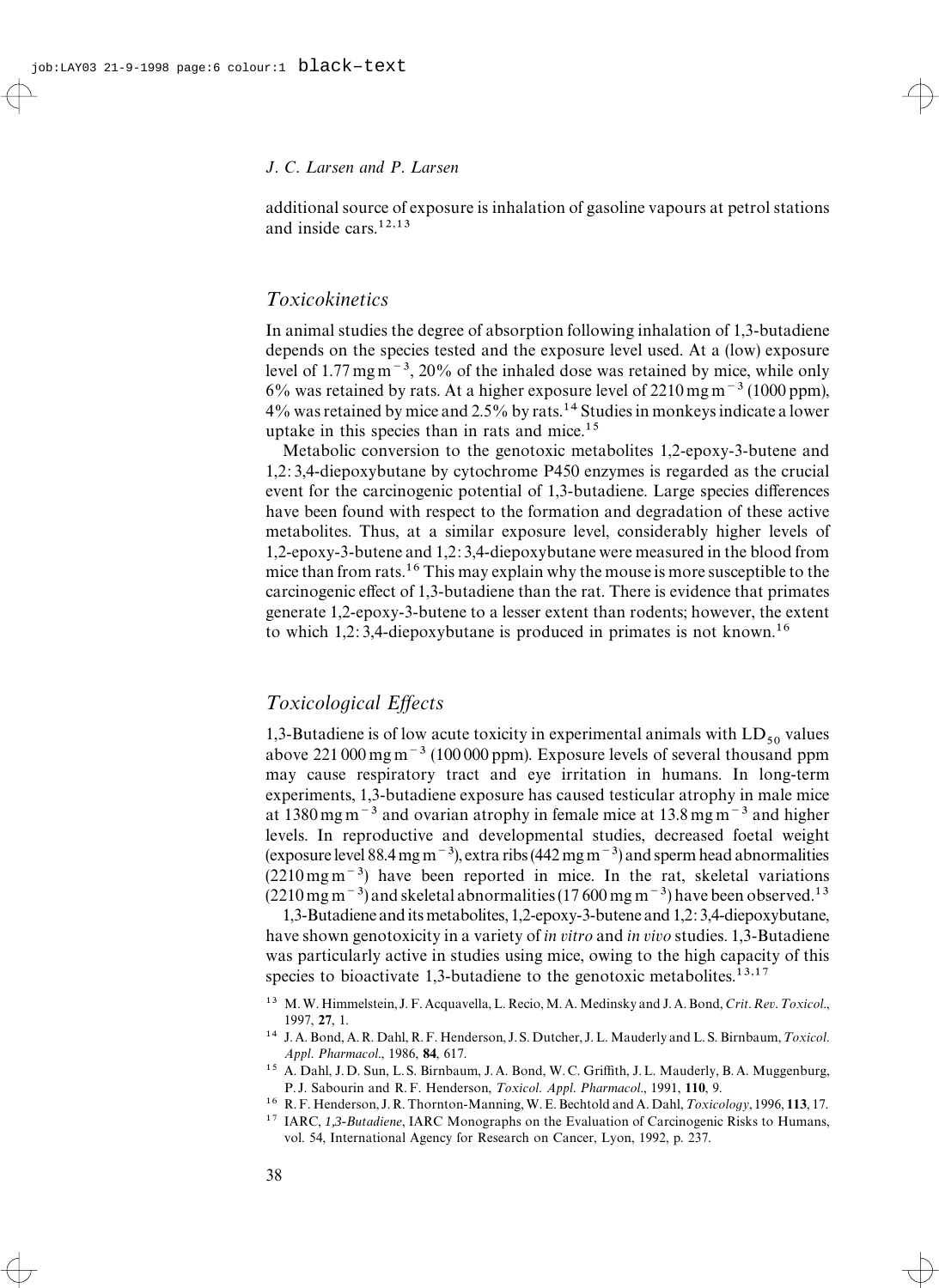### *Carcinogenicity*

1,3-Butadiene has been tested for carcinogenicity in one rat study and four mouse studies using inhalation exposures in the range of 14 to  $17600 \,\mathrm{mg\,m}^{-3}$ . In all studies and at all exposure levels, increased incidences of tumours were found.

In rats tested at 2200 and 17 600 mg m<sup> $-3$ </sup> (6 h per day, 5 days per week for up to 111 weeks), females had exposure-related increased rates of mammary gland adenomas/carcinomas, thyroid follicular cell adenomas, uterine sarcomas and Zymbal gland sarcomas, while males had increased incidences of testicular Leydig cell tumours and pancreatic exocrine adenomas.<sup>13</sup> The mouse was found more susceptible to the carcinogenic effects of 1,3-butadiene exposure than the rat. Exposure at levels of 13.8, 44.2, 138, 442 and 1380 mg m~3 (6 h per day, 5 days per week for up to 2 years) resulted in treatment-related increased incidences of lymphocytic lymphomas, haemangiosarcomas of the heart, and neoplasms of the lung, forestomach, Harderian gland, preputial gland, liver, mammary gland and ovary. Significant increases in lung adenomas/carcinomas were observed down to the lowest exposure level of  $13.8 \,\mathrm{mg\,m}^{-3}$ .<sup>18</sup>

# *Epidemiological Data*

The most important epidemiological data include cohort mortality studies of butadiene monomer (BDM) workers and styrene butadiene rubber (SBR) workers. In a recent update of a cohort of 2795 BDM workers with occupational exposure solely to 1,3-butadiene, an increased standardized mortality rate (SMR) of 147 (95% confidence limit: 106*—*198) was found for lymphohaematopoietic cancers (LHC). However, many of the LHC cases were seen in workers engaged fewer than five years at the plant and therefore might have been exposed to other agents in previous occupations. Furthermore, only very rough exposure indices were available as measurements of 1,3-butadiene occupational levels were not performed.19

An increased SMR of 131 (95% confidence limit: 97*—*174) for leukaemia was found in a recent update of a cohort of 15 649 SBR workers from seven plants. Even higher SMRs were found for leukaemia in subgroups with a long duration of employment, and for workers occupied at sites and processes with high levels of styrene and 1,3-butadiene.<sup>20</sup> From estimated individual cumulative exposure indices, a positive relationship was found between 1,3-butadiene exposure and increased SMR values for leukaemia.<sup>21</sup> In these studies, no increased SMR was found for other types of lymphohaematopoietic cancer.

<sup>18</sup> R. L. Melnick, J. Huff, B. J. Chou and R. A. Miller, *Cancer Res*., 1990, 50, 6592.

<sup>19</sup> B. J. Divine and C.M. Hartman, *Toxicology*, 1996, 113, 169.

<sup>20</sup> E. Delzell, N. Sathiakumar, M. Hovinga, M. Macaluso, J. Julian, R. Larson, P. Cole and D. Muir, *Toxicology*, 1996, 113, 182.

<sup>21</sup> M. Macaluso, R. Larson, E. Delzell, N. Sathiakumar, M. Hovinga, J. Julian, D. Muir and P. Cole, *Toxicology*, 1996, 113, 190.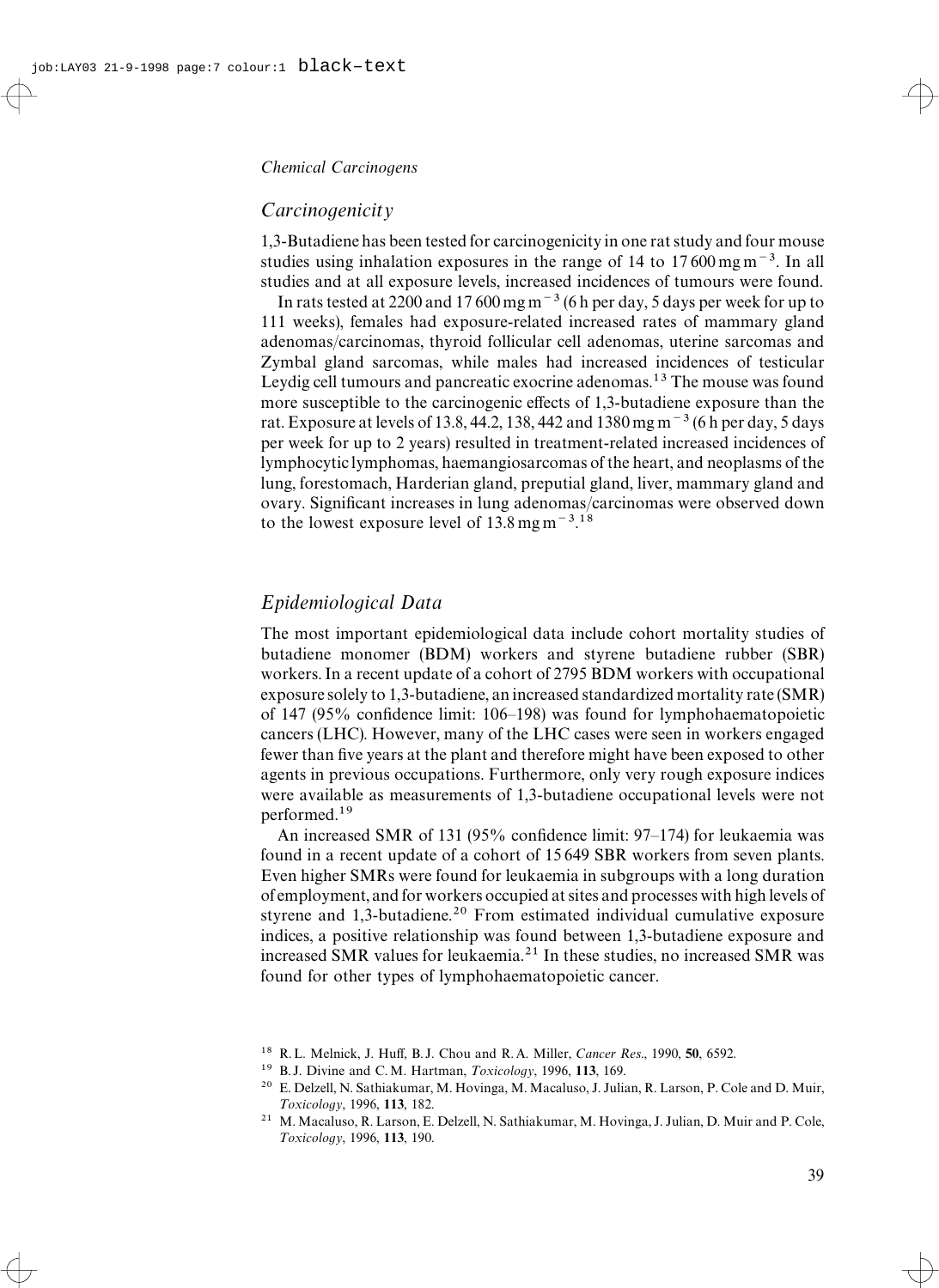## *Evaluation and Risk Assessment*

The IARC has evaluated 1,3-butadiene as probably carcinogenic to humans (group 2A), based on sufficient evidence for carcinogenicity from experimental animal data and limited evidence for carcinogenicity from human data.<sup>17</sup>

Owing to uncertainties as to which animal species and extrapolation models should be used for risk assessment, the WHO in its update of the Air Quality Guidelines for Europe did not recommend a risk estimate for 1,3-butadiene as a basis for a guidance value. The WHO expressed the view that despite the fact that there is some evidence of the carcinogenicity of 1,3-butadiene in humans, albeit equivocal, decisions regarding ambient air standards should be made with prudence.12

In a review of seven risk assessments of 1,3-butadiene performed by different agencies and organizations, the calculated risk estimates for an occupational level of 1 ppm  $(2.21 \text{ mg m}^{-3})$  1,3-butadiene ranged from 0 to 2613 extra deaths per 10 000 exposed workers. This reflects the large differences between the assessments in selecting and utilizing experimental data (using rat or mouse data, and how to scale from animal dose to human dose) and in the use of models for low-dose level extrapolation. In general, considerably lower risk estimates were obtained when the data from the rat study were used. However, at present there is no general agreement upon which experimental animal species (rat or mouse) should be used for the extrapolation to humans. $13$ 

### 4 Formaldehyde

### *Sources and Ambient Air Levels*

Formaldehyde is a very water soluble and reactive gas with a pungent odour. Formaldehyde is formed by photooxidation of hydrocarbons in the troposphere, where naturally occurring methane is the most important source. Background levels of formaldehyde are below  $1 \mu g$  m<sup>-3.22,23</sup> Traffic emissions are by far the most important sources of formaldehyde in ambient air in urban areas. Gasoline engines may emit several hundred mg of formaldehyde per litre of combusted fuel and diesel engines about 1 g formaldehyde per litre of fuel. The use of exhaust catalytic converters reduces the formaldehyde emission to less than one-tenth of those levels.22 Levels in urban areas with anthropogenic hydrocarbon and aldehyde emissions from traffic are reported to be  $1-20 \mu g m^{-3}$ . However, peak levels up to  $100 \,\mu g \,\text{m}^{-3}$  may occur during severe inversion episodes.<sup>22,23</sup>

In air, formaldehyde photolyses and reacts rapidly with free radicals. The half-life in sunlight is a few hours. Owing to the high water solubility, formaldehyde may also be eliminated with rain. Levels in rainwater have been reported to be  $0.1 - 0.2$  mg kg<sup>-1.22</sup>

<sup>22</sup> IPCS, *Formaldehyde*, Environmental Health Criteria 89, International Programme on Chemical Safety, World Health Organization, Geneva, 1989.

<sup>23</sup> IARC, in *Wood Dust and Formaldehyde*, IARC Monographs on the Evaluation of the Carcinogenic Risk of Chemicals to Humans, vol. 62, International Agency for Research on Cancer, Lyon, 1995, p. 217.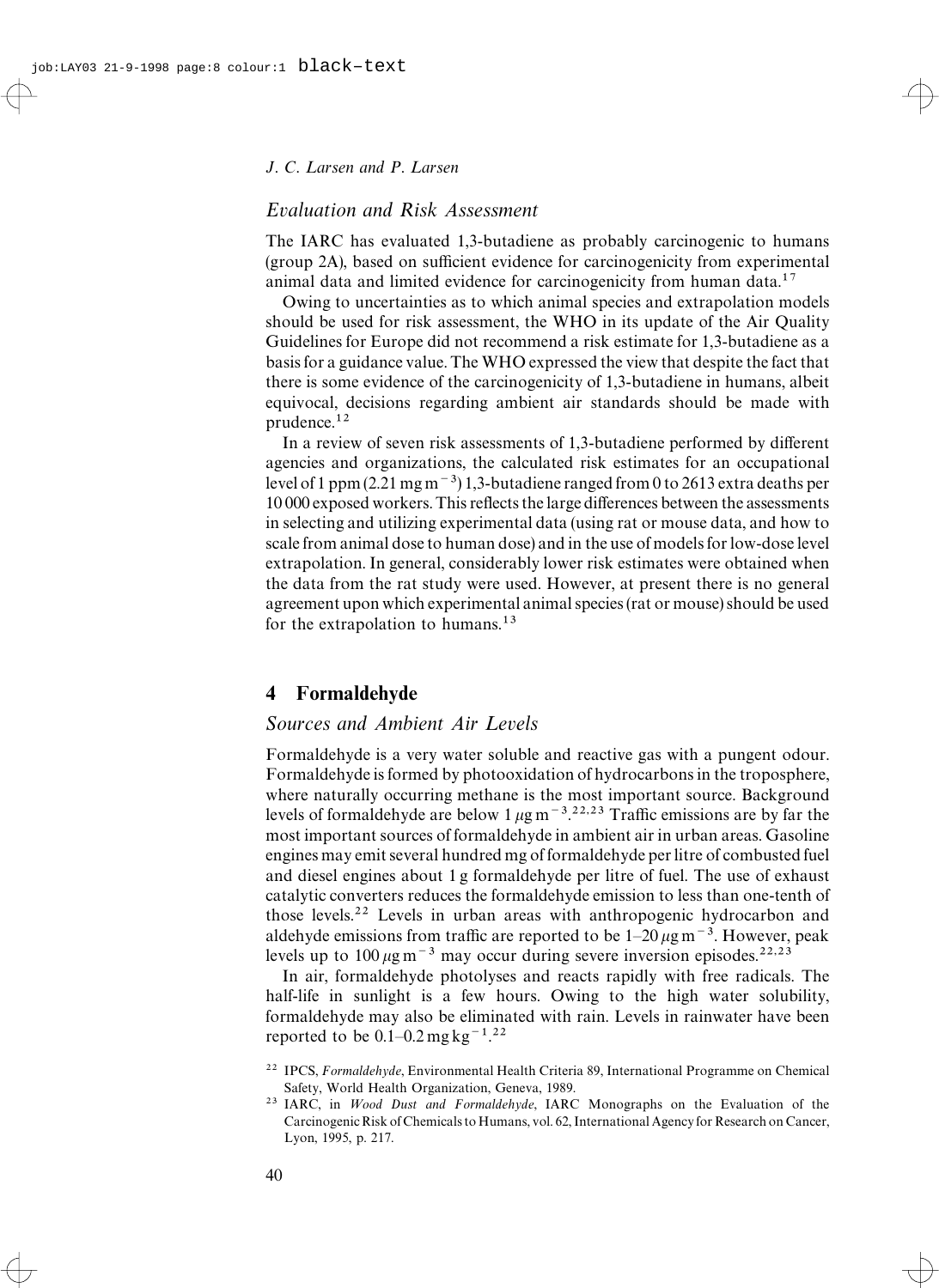#### *Human Exposure*

In humans and other mammals, formaldehyde is an essential metabolic intermediate in all cells, *e*.*g*. in the biosynthesis of purines, thymidine and certain amino acids. The concentration of formaldehyde in the blood of humans not exposed to exogenous formaldehyde has been reported to be  $2.6 \text{ mg kg}^{-1}$ .<sup>23</sup> Humans are mainly exposed to formaldehyde by inhalation from ambient and indoor air. Levels in indoor air may be much higher than in ambient air owing to evaporation of formaldehyde from furniture, painting and building constructions. Levels between 10 and 1000  $\mu$ g m<sup>-3</sup> have been reported. The contribution from various atmospheric environments to the average human daily intake has been calculated to be  $0.02 \text{ mg d}^{-1}$  for outdoor air,  $0.5-2 \text{ mg d}^{-1}$  for indoor conventional buildings and up to  $1-10 \,\text{mg d}^{-1}$  for buildings with sources of formaldehyde. Smoking 20 cigarettes per day contributes an additional exposure of about 1 mg formaldehyde.22

# *Toxicokinetics*

Formaldehyde is almost completely retained after inhalation; however, no incease in blood formaldehyde has been measured after exposure of humans or experimental animals. This may be explained by the high reactivity of formaldehyde. After retention of the highly hydrophilic substance in the mucus layer of the upper respiratory tract, formaldehyde either rapidly reacts with macromolecules in the mucus layer or the surface structures of the epithelial cells or is rapidly metabolized to formic acid and carbon dioxide by formaldehyde dehydrogenase and other enzymes, and becomes a source for the one-carbon biosynthetic pathways. In the rat, retention of formaldehyde takes place primarily in the nasal cavities, while in primates, formaldehyde may pass deeper into the respiratory tract and be retained in the trachea and the proximal regions of the major bronchi.22,23

# *Toxicological Effects*

Exposure to formaldehyde vapour causes sensory irritation of the mucous membranes of the eyes and the upper respiratory tract. In humans the threshold of irritation is considered to be  $0.1 \,\mathrm{mg\,m}^{-3}$  for the average population, while hyperreactive persons may experience irritation at lower levels.<sup>22,24</sup>

Formaldehyde reacts readily with macromolecules and has produced genotoxic effects *in vitro* and *in vivo*. DNA damage and mutations have been observed in bacterial assays, and DNA single-strand breaks, chromosomal aberrations, sister chromatid exchanges and gene mutations have been seen in assays using human cells. Studies have shown DNA*—*protein cross links in the nasal mucosa of rodents and monkeys, and chromosomal anomalies in lung cells of rats.<sup>23</sup>

<sup>24</sup> WHO, *Formaldehyde*, in *WHO Air Quality Guidelines for Europe*, 2nd edn., World Health Organization, Regional Office for Europe, Copenhagen, 1998.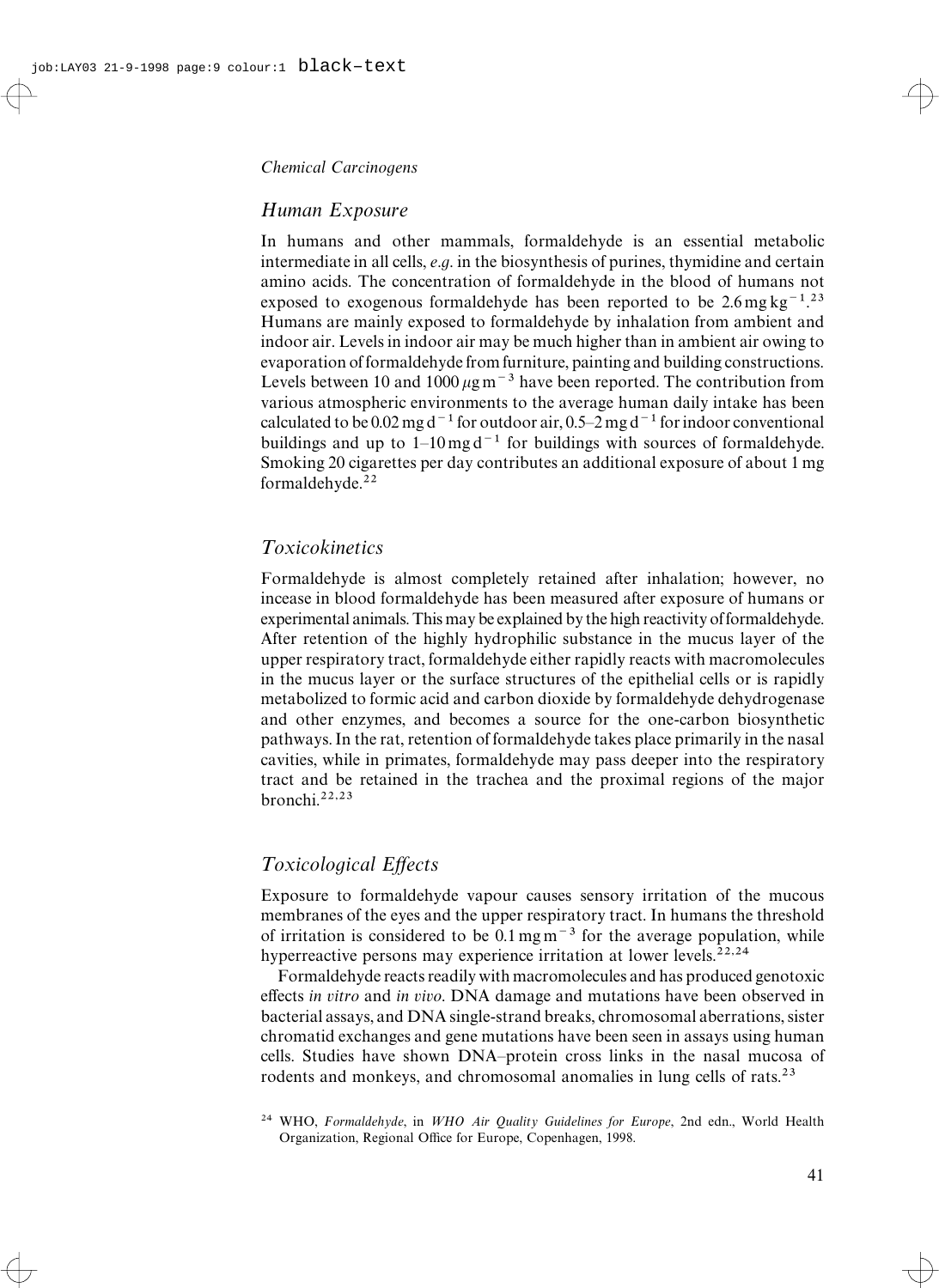### *Carcinogenicity*

Several studies have demonstrated that long-term exposure to formaldehyde vapour by inhalation produces squamous cell carcinomas of the nasal epithelium of rats and mice.<sup>23</sup> The rat was found particulary sensitive, showing a steep dose*—*response relationship for the development of tumours in the exposure range of  $7-18$  mg m<sup> $-3.25,26$ </sup> As an example, when 120 rats of each sex were exposed to 0, 2.5, 6.9 or 17.6 mg m<sup> $-3$ </sup> (6 h per day, 5 days per week for up to 24 months), 2 of 235 animals at the medium exposure level  $(6.9 \text{ mg m}^{-3})$  and 103 of 232 animals at the high exposure level (17.6 mg m<sup> $-3$ </sup>) developed nasal squamous cell carcinomas.<sup>25</sup>

Much research has been done to clarify the mechanisms behind the carcinogenic effect of formaldehyde. It is recognized that nasal squamous cell carcinomas have only been observed at formaldehyde levels higher than those producing cytotoxic effects in the same tissue. In the rat, formaldehyde has induced cytotoxic responses and increased cell proliferation at exposure levels down to  $2.5$  mg m<sup> $-3.25,27$ </sup> Thus, the development of squamous cell carcinomas at higher exposure levels in animal experiments is considered a consequence of prolonged, repeated exposure to cytotoxic formaldehyde levels that produce inflammation, cell damage and increased cell proliferation.23,28,29

# *Epidemiological Data*

More than 30 epidemiological studies have been performed on the relationship between exposure to formaldehyde and cancer in humans. From two meta-analyses a causal relationship was suggested for occupational exposure to formaldehyde and elevated risks for development of sinonasal and nasopharyngeal cancers.<sup>30,31</sup> On the basis of the overall human database, the IARC in 1995 concluded that there was only limited evidence for carcinogenic effects of formaldehyde in humans. However, the suggested relationship between formaldehyde exposure and cancer of the nasopharynx and the nasal cavities was noticed.<sup>23</sup>

Recent epidemiological data add further support to a causal relationship between formaldehyde exposure and nasal cancer. Among 3304 cancer patients having worked more than 10 years in 265 identified companies where formaldehyde was used, the only increased cancer risk was found for nasal cancer [RR for men: 2.3 (1.3*—*4.0, 95% confidence limit); RR for women: 2.4 (0.6*—*6.0, 95% confidence limit)]. In a subgroup of workers with no probable combined exposure to formaldehyde and wood-dust (a major confounder for nasal cancer), a relative risk for nasal cancer of 3.0 (1.4*—*5.7) was obtained.32

- 27 E. Roemer, H. J. Anton and R. Kindt, *J*. *Appl*. *Toxicol*., 1993, 13, 103.
- 28 H. A. Heck, M. Casanova and T. B. Starr, *Crit*. *Rev*. *Toxicol*., 1990, 20, 397.
- 29 K. T. Morgan, *Toxicol*. *Pathol*., 1997, 25, 291.
- 30 A. Blair, R. Saracci, P. A. Stewart, R. B. Hayes and C. Shy, *Scand*. *J*. *Work Environ*. *Health*, 1990, 16, 381.
- 31 T. Partanen, *Scand*. *J*. *Work Environ*. *Health*, 1993, 19, 8.
- 32 J. Hansen and J. H. Olsen, *Ugeskrift for Læger*, 1996, 158, 4191 (in Danish with English summary).

<sup>25</sup> W. D. Kerns, K. L. Pavkov, D. J. Donofrio, E. J. Gralla and J. A. Swenberg, *Cancer Res*., 1983, 43, 4382.

<sup>26</sup> T.M. Monticello, J. A. Swenberg, E. A. Gross, J. R. Leininger, J. S. Kimbell, S. Seilkop, T. B. Starr, J. E. Gibson and K. T. Morgan, *Cancer Res*., 1996, 56, 1012.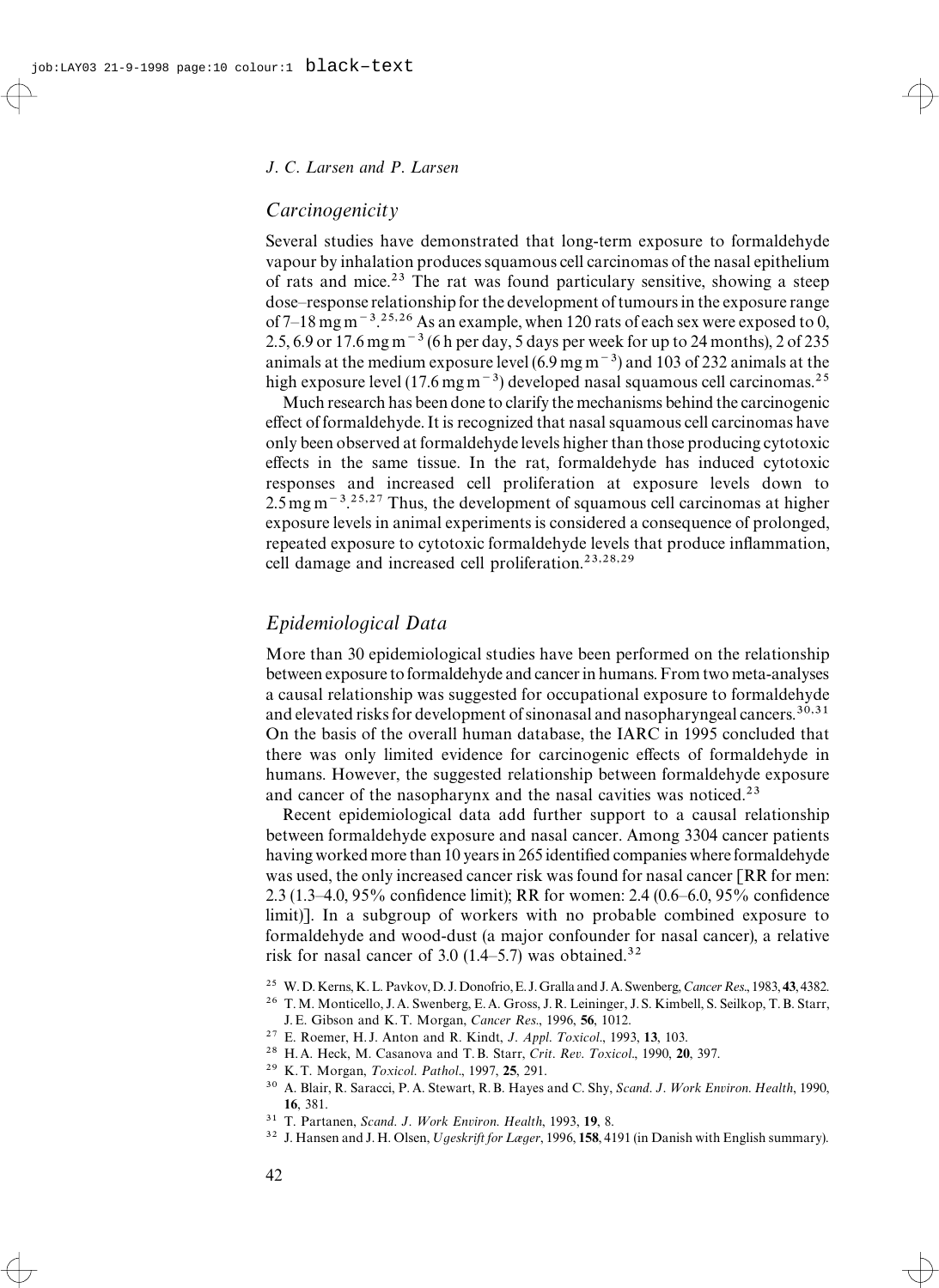# *Evaluation and Risk Assessment*

The IARC has evaluated formaldehyde as probably carcinogenic to humans (group 2A), based on sufficient evidence for carcinogenicity from experimental animal data and limited evidence for carcinogenicity from human data.<sup>23</sup>

Based on data from a rat study<sup>25</sup> and using the linearized multistage model for cancer risk extrapolation, the US EPA in 1987 estimated a human inhalation unit risk of  $1.6 \times 10^{-2}$  per ppm of formaldehyde (corresponding to a unit risk of  $1.3 \times 10^{-5}$  per  $\mu$ g m<sup>-3</sup>). In 1991, the US EPA re-evaluated this risk estimate in order to account for differences between rodents and primates in the anatomical structure of the nasal cavities. Using data from tissue dosimetry (formaldehydeinduced formation of DNA*—*protein cross links in target tissue of rats and monkeys), a human unit risk value of  $3.3 \times 10^{-4}$  per ppm was calculated (corresponding to a unit risk of  $2.75 \times 10^{-7}$  per  $\mu$ g m<sup>-3</sup>). This was an overall 50-fold reduction of the previous risk estimate.<sup>33,34</sup> With this estimate an average level of formaldehyde in urban air of 10  $\mu$ g m<sup>-3</sup> corresponds to 2–3 extra cases of nasal cancer among 1 million exposed during a lifetime.

The WHO, in its updating of the Air Quality Guidelines for Europe, did not recommend any unit risk level for the carcinogenicity of formaldehyde. It was concluded that formaldehyde exposure below the cytotoxic level may only represent a negligible cancer risk, as cytotoxicity and repeated cell damage were considered closely linked to the development of nasal cancer. Thus, a guideline value of  $100 \mu g m^{-3}$  to protect against sensory irritation was considered adequate to protect also against carcinogenic effects.

# 5 Other Aldehydes

Acetaldehyde is another aldehyde that has shown carcinogenicity in experimental animals. Acetaldehyde induced tumours in the nasal cavities in rats after long-term exposure by inhalation to 1350 mg m<sup>-3</sup>, *i.e.* at much higher levels than formaldehyde. The lowest observed effect level for cytotoxicity in the nasal mucosa of rats was reported to be  $275 \,\text{mg m}^{-3}$ ; thus acetaldehyde may be considered much less potent than formaldehyde. Levels of acetaldehyde in urban ambient air average about  $5 \mu g m^{-3.35}$  Based on this, the carcinogenic potential of acetaldehyde in ambient air seems farless problematic compared toformaldehyde.

Acrolein has higher potency than formaldehyde with respect to irritative effect and cytotoxicity. No carcinogenicity testing has been performed with acrolein. Acrolein has shown genotoxicity *in vitro*. The reported levels in ambient air tend to be somewhat lower than those of formaldehyde (about three times).<sup>36</sup>

<sup>33</sup> US EPA, *Formaldehyde Risk Assessment Update*, Office of Toxic Substances, US Environmental Protection Agency, Washington, 1991.

<sup>34</sup> O. Hernandez, L. Rhomberg, K. Hogan, C. Siegel-Scott, D. Lai, G. Grindstaff, M. Henry and J. A. Cotruvo, *J*. *Hazard Mater*., 1994, 39, 161.

<sup>35</sup> IPCS, *Acetaldehyde*, Environmental Health Criteria 167, International Programme on Chemical Safety, World Health Organization, Geneva, 1995.

<sup>36</sup> IPCS, *Acrolein*, Environmental Health Criteria 127, International Programme on Chemical Safety, World Health Organization, Geneva, 1992.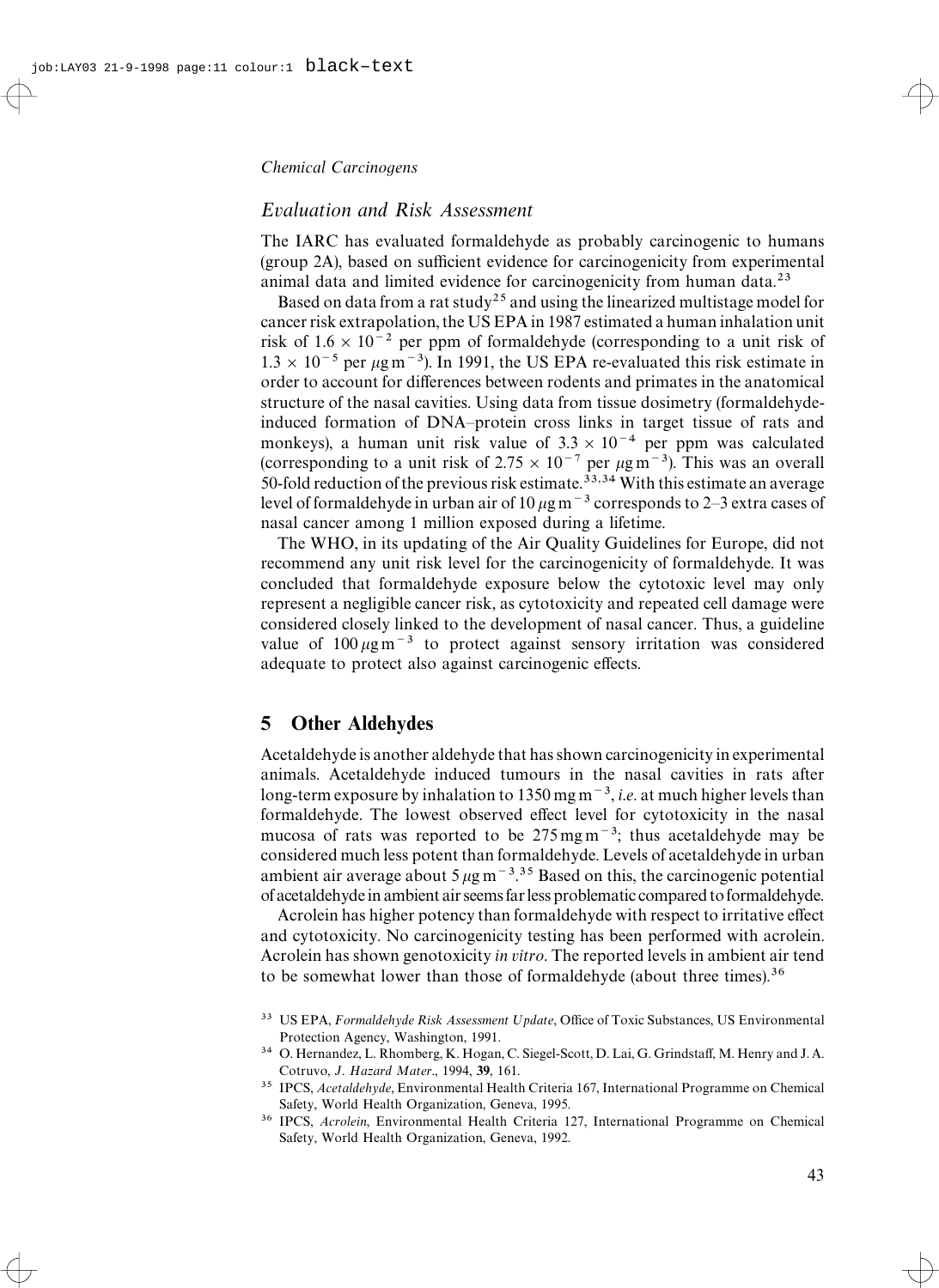# 6 Polynuclear Aromatic Hydrocarbons (PAHs)

# *Sources and Levels in Ambient Air*

PAHs are formed by incomplete combustion of organic materials and in natural processes such as carbonization. Major sources are residential heating (coal, wood, oil), automobile exhaust, industrial power generation, incinerators, the production of coal tar, coke, asphalt and petroleum catalytic cracking, cooking and tobacco smoking. Of the many hundreds of PAHs, the best known is benzo[*a*]pyrene (BaP), which often is used as a marker for PAHs in ambient air. In addition to the 'classical' PAHs, a number of heterocyclic aromatic compounds (*e*.*g*. carbazole, acridine), as well as derivatives of PAHs, such as nitro-PAHs and oxygenated PAHs, can be generated by incomplete combustion and from chemical reactions in ambient air. The contributions from the different important sources are difficult to estimate, and may vary from country to country. Stationary sources account for a high percentage of the total annual PAH emission. However, in urban or suburban areas, mobile sources are additional major contributors to PAH releases to the atmosphere. In air, PAHs are mainly attached to particles.37*—*39 In the 1960s the annual average concentration of BaP was reported to be higher than 100 ng  $m^{-3}$  in several European cities.<sup>37</sup> In most developed countries, PAH concentrations have decreased substantially during the last 30 years owing to improved combustion technologies, increased use of catalytic converters in motor vehicles, and replacement of coal with oil and natural gas as energy sources. BaP levels below 1 ng  $m<sup>-3</sup>$  are normally found at rural sites, while the levels in urban areas and areas with heavy traffic generally are  $1-10$  ng m<sup>-3</sup>. PAH levels are higher during winter than summer.<sup>39,40</sup> In Copenhagen, the mean BaP concentration (January to March 1992) at a petrol station in a busy street was found to be  $4.4 \text{ ng m}^{-3}$ .<sup>41</sup>

#### *Human Exposure*

Human exposure to PAHs from inhalation of ambient air varies according to the degree of urbanization, traffic and industrialization. In terms of daily BaP intake the range could normally cover from less than 10 ng to more than 100 ng. Additional contributions from tobacco smoking and the use of unvented heating sources can increase PAH concentrations in indoor air, in certain cases to very high levels. Very high concentrations of PAHs can also occur in workplaces, such as coke-oven batteries, retort houses of coal-gas works and in the metal smelting industry.37,42

- 37 WHO, *Polynuclear Aromatic Hydrocarbons*(*PAH*), in *Who Air Quality Guidelines for Europe*, 2nd edn., World Health Organization, Regional Office for Europe, Copenhagen, 1998.
- 38 ATSDR, *Toxicological Profile for Polycyclic Aromatic Hydrocarbons* (*PAHs*): *Update*, US Department of Health and Human Services, Public Health Services, Agency for Toxic Substances and Disease Registry, Atlanta, 1994.
- 39 S. O. Baek, R. A. Field, M. E. Goldstone, P. W. Kirk, J. N. Lester and R. Perry, *Water Air Soil Pollut*., 1991, 60, 279.
- 40 H. U. Pfeffer, *Sci*. *Total Environ*., 1994, 146/147, 263.
- 41 T. Nielsen, H. E. Jørgensen, M. Poulsen, F. Palmgren Jensen, J. C. Larsen, M. Poulsen, A. B. Jensen, J. Schramm and J. Tønnesen, *Traffic PAH and Other Mutagens in Air in Denmark*, Miljøprojekt 285, Danish Environmental Protection Agency, Copenhagen, Denmark, 1995.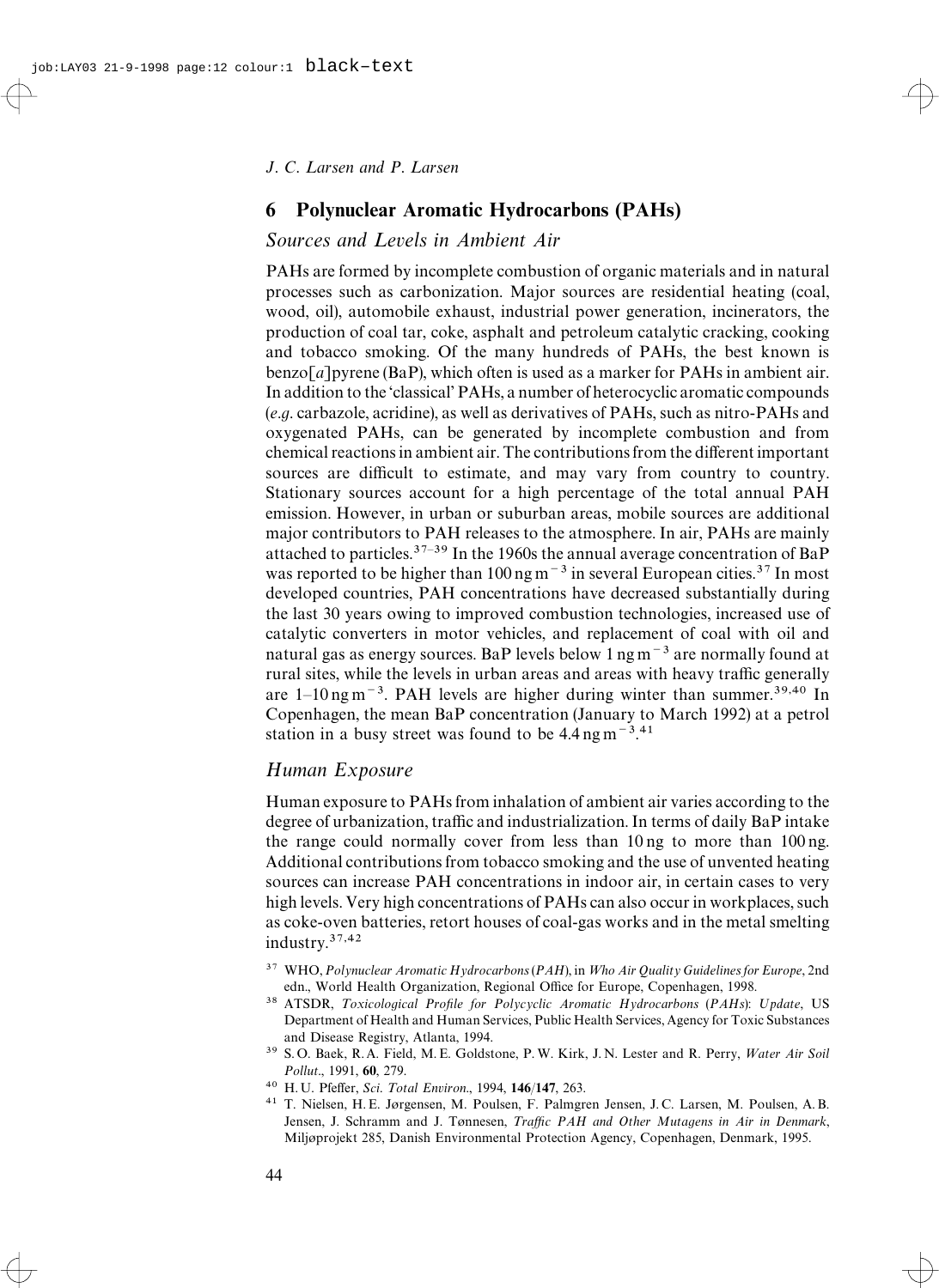However, food is considered the major source of human exposure to PAH owing to the formation of PAH during cooking and from atmospheric deposition of PAHs on grains, fruits and vegetables. When human exposure to eight carcinogenic PAHs (benz[*a*]anthracene, chrysene, benzo[*b*]fluoranthene, benzo[*k*] fluoranthene, BaP, indeno[1,2,3-*cd*]pyrene, dibenz[*a*,*h*]anthracene and benzo[*ghi*] perylene) was estimated for a 'reference man', a mean total intake of  $3.12 \mu$ g d<sup>-1</sup> was estimated for non-smokers, of which food contributed 96.2%, air 1.6%, water 0.2% and soil 0.4%. Smokers consuming one pack of non-filtered cigarettes per day had an estimated additional intake of  $1-5 \mu$ g d<sup>-1.43</sup>

### *Toxicokinetics*

PAHs are highly lipid-soluble and are absorbed from the lung, gut and skin. Studies in rats given microcrystalline PAHs or PAHs in solution have indicated that PAHs are efficiently cleared from the respiratory tract. For several PAHs, greater than 85% of the initial dose was cleared with a half-time of less than 1 hour.<sup>37</sup> Prolonged retention and extensive metabolism and activation of BaP was found to take place in the tracheobronchial epithelium of dogs.<sup>44</sup> When BaP is adsorbed on particles, the respiratory uptake rate is much lower, but the particles are retained for a long period of time in the respiratory tract. When radioactively labelled BaP adsorbed onto diesel engine exhaust particles or urban air particles was inhaled by rats, the lung clearance of the inhaled particle-associated radioactivity occurred in two phases: an initial rapid clearance and a long-term component that represented 50% of the radioactivity initially deposited in the lungs. Inhalation of  $\lceil {}^{14}C \rceil BaP$  adsorbed on carbon black particles resulted in 100-fold higher levels of  $^{14}$ C in lungs at the end of a 12-week exposure than did inhalation of pure BaP.37

Irrespective of the route of administration, PAHs are rapidly and widely distributed throughout the organism. The highest levels are obtained in the liver.45,46 Owing to the rapid metabolism of PAHs, no significant accumulation takes place in body fat. Studies show that BaP can readily cross the placental barrier of rats and mice. Following metabolism, hepatobiliary excretion and elimination through the faeces, and to a minor extent urinary excretion, are the major routes by which BaP metabolites are removed from the body, independent of the route of administration.37,46*—*48

- 42 P. L. Lioy, J. M. Waldman, A. Greenberg, R. Harkov and C. Pietarinen, *Arch*. *Environ*. *Health*, 1988, 43, 304.
- 43 C. A. Menzie, B. B. Potocki and J. Santodonato, *Environ*. *Sci*. *Technol*., 1992, 26, 1278.
- 44 P. Gerde, B. A. Muggenburg, J. R. Thornton-Manning, J. L. Lewis, K. H. Pyon and A. R. Dahl, *Carcinogenesis*, 1997, 18, 1825.
- 45 IARC, *Polynuclear Aromatic Compounds*. *Part 1. Chemical, Environmental and Experimental Data*, IARC Monographs on the Evaluation of the Carcinogenic Risk of Chemicals to Humans, vol. 32, International Agency for Research on Cancer, Lyon, France, 1983.
- 46 H. Foth, R. Kahl and G. F. Kahl, *Food Chem*. *Toxicol*., 1988, 26, 45.
- 47 J. R. Withey, J. Shedden, F. C. Law and S. Abedini, *J*. *Appl*. *Toxicol*., 1993, 13, 193.
- <sup>48</sup> J.A. van de Wiel, P.H. Fijneman, C.M. Duijf, R.B. Anzion, J.L. Theuws and R.P. Bos, *Toxicology*, 1993, 80, 103.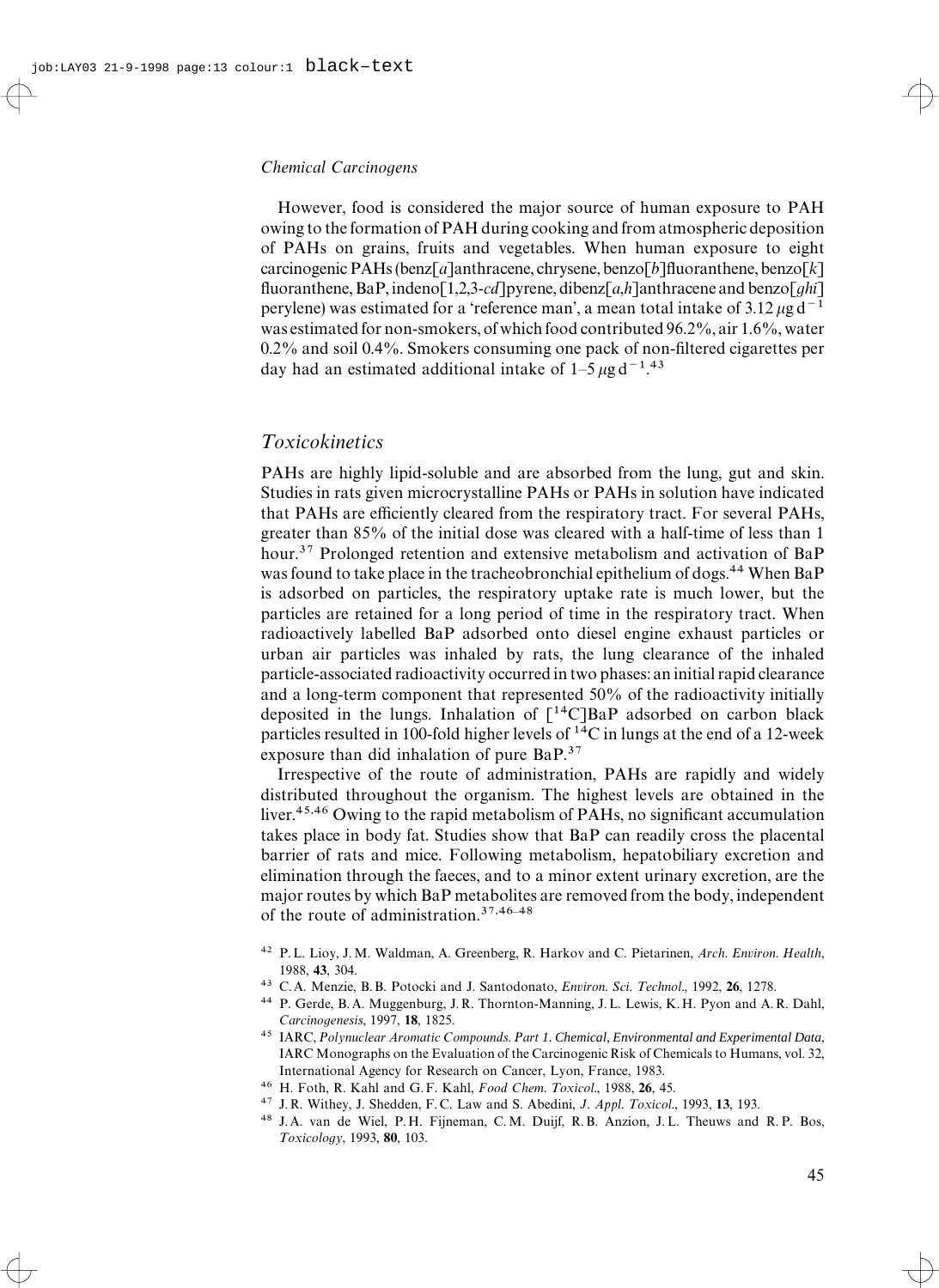# *Metabolism and Activation*

The biotransformation and activation of BaP and other PAHs have been studied intensively.45,49*—*52 PAHs are metabolized by the microsomal cytochrome P450 system, which converts the non-polar PAHs into polar hydroxy and epoxy derivatives. Isozymes belonging to the P450 1A (in particular), P450 2A, P450 3A and P450 2B superfamilies are the major forms thought to be involved in the metabolism and activation of PAHs. These enzymes are widely distributed in cells and tissues of humans and animals. The highest metabolizing capacity is present in the liver, followed by the lung, intestinal mucosa, skin and kidneys.37 In human lung, P450 1A1 seems to be the only inducible form of the P450 1As present. The P450 1A related activities in human lung are approximately 1*—*4% of those in the liver. $5$ 

BaP is initially oxidized to several arene oxides and phenols. The arene oxides may rearrange spontaneously to phenols, undergo hydration (catalysed by microsomal epoxide hydrolases) to the corresponding *trans*-dihydrodiols, or may react covalently with glutathione, either spontaneously or catalysed by cytosolic glutathione *S*-transferases. The phenols can be further oxidized to quinones. The phenols, quinones and dihydrodiols can all be conjugated to form glucuronides and sulfate esters, and the quinones also form glutathione conjugates. In addition, secondary epoxides are derived from the phenols and the dihydrodiols (resulting in diol epoxides) following further oxidation by the cytochrome P450 system. $45,53$ 

BaP and other PAHs stimulate their own metabolism by inducing cytochrome P450s and epoxide hydrolases. The induction of P450 1A1 is mediated by binding to a cytosolic receptor protein, the Ah receptor.<sup>54</sup> Numerous studies have shown that this induction leads to an enhanced turn-over of PAHs and enhanced generation of the active metabolites that bind to cellular macromolecules.<sup>50,55</sup>

# *Mechanism of Action*

PAHs exert their mutagenic and carcinogenic activity through biotransformation to chemically reactive intermediates which bind covalently to cellular macromolecules (*i.e.* DNA).<sup>45,49–53,56–59</sup> Systematic studies indicate that vicinal

- 49 W. Levin, A. Wood, R. Chang, D. Ryan and P. Thomas, *Drug Metab*. *Rev*., 1982, 13, 555.
- 50 A. H. Conney, *Cancer Res*., 1982, 42, 4875.
- 51 P. L. Grover, *Xenobiotica*, 1986, 16, 915.
- 52 A. Dipple, in *DNA Adducts*: *Identification and Biological Significance*, ed. K. Hemminki, A. Dipple, D. E. G. Shuker, F. F. Kadlubar, D. Segerbäck and H. Bartsch, IARC Scientific Publications 125, International Agency for Research on Cancer, Lyon, 1994, p. 107.
- 53 A. Graslund and B. Jernstrom, *Q*. *Rev*. *Biophys*., 1989, 22, 1.
- 54 D.W. Nebert, A. Puga and V. Vasiliou, *Ann*. *N*. *Y*. *Acad*. *Sci*., 1993, 685, 624.
- 55 C. S. Cooper, P. L. Grover and P. Sims, in *Progress in Drug Metabolism*, ed. J.W. Bridges and L. F. Chasseaud, Wiley, Chichester, 1983, vol. 7, p. 295.
- 56 D. H. Phillips and P. L. Grover, *Drug Metab*. *Rev*., 1994, 26, 443.
- 57 F. A. Beland and M.M. Marques, in *DNA Adducts: Identification and Biological Significance*, ed. K. Hemminki, A. Dipple, D. E. G. Shuker, F. F. Kadlubar, D. Segerbäck and H. Bartsch, IARC Scientific Publications 125, International Agency for Research on Cancer, Lyon, France, 1994, p. 229.
- 58 G. R. Shaw and D.W. Connell, in *Reviews of Environmental Contamination and Toxicology*, ed. G.W. Ware, Springer, New York, 1994, vol. 135, p. 1.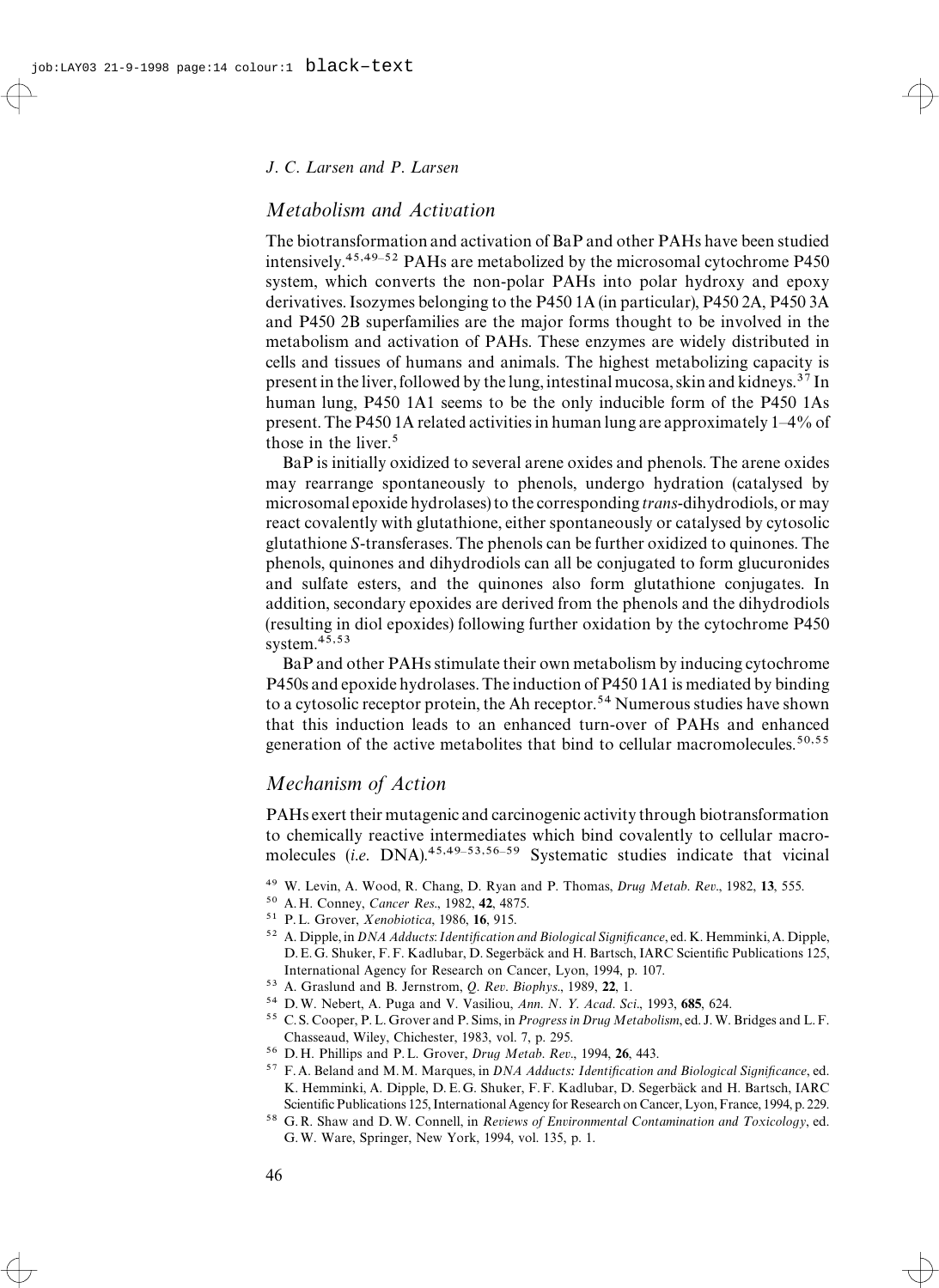(bay-region) diol epoxides are the ultimate mutagenic and carcinogenic species of alternant PAHs. The BaP-7,8-dihydrodiol is oxidized to the bay-region BaP-7,8 dihydrodiol 9,10-epoxide (BPDE), which binds (*via* the C-10 position) predominantly to the exocyclic amino group of guanine  $(N^2)$ , and the  $N^2$ -guanine adduct seems to be the most important mutagenic lesion in the case of BaP.<sup>55,56</sup>

Non-alternant PAHs, such as the benzofluoranthenes and indeno[1,2,3-*cd*] pyrene, differ in their metabolic activation from the alternant PAHs in exerting their genotoxic effects through reactive metabolites others than simple diol epoxides.56 The mononitro-PAHs, by oxidative metabolism, form metabolites similar to the products formed from their parent PAH, but in addition undergo reductive metabolism at the nitro group to *N*-hydroxylamines which yield reactive, DNA-binding species. Dinitropyrenes do not appear to be activated through oxidative pathways but rather by reduction of one of the nitro groups. The *N*-hydroxylamines from nitro-PAH predominantly form DNA adducts by binding to  $C^8$  of guanine.<sup>57</sup> PAHs can also form free radicals owing to the action of peroxidating enzyme systems in several different tissues. Free radicals of PAHs, including BaP, bind to  $C^8$  and N<sup>7</sup> in guanine and N<sup>7</sup> of adenine in DNA, leaving apurinic sites in DNA.60 However, the significance of this pathway for PAH carcinogenicity is unclear.61 The structures of stereoisomeric covalent PAH DNA adducts have recently been reviewed.<sup>62</sup>

# *Use of Biomarkers*

A number of methods have been used for monitoring of human exposure to PAHs (biomarkers of exposure and effect).<sup>63</sup> Plasma levels of BaP and metabolites were reported higher in humans living in an urban*—*industrial area than in outer suburban subjects. Smokers also had higher levels than non-smokers.<sup>64</sup> Urinary 1-hydroxypyrene finds increasing use as a marker of exposure to PAHs. Pyrene is normally abundant in complex PAH mixtures, and elevated urinary levels of the metabolite 1-hydroxypyrene have been found in smokers, patients cutaneously treated with coal tar, workers exposed to creosote oil, coal tar distillery workers, road paving workers, coke-oven workers, and workers exposed to bitumen fumes. Significant correlations were obtained between urinary 1-hydroxypyrene of coke-oven workers and city residents and levels of pyrene and BaP in the ambient air.64*—*66 In studies on PAH exposure of the

- 59 W. E. Bechtold, J. D. Sun, R. K. Wolff, W. C. Griffith, J. Kilmer and J. A. Bond, *J*. *Appl*. *Toxicol*., 1991, 11, 115.
- 60 E. L. Cavalieri and E. G. Rogan, *Xenobiotica*, 1996, 25, 677.
- 61 A. P. Reddy, D. Pruess Schwartz, C. Ji, P. Gorycki and L. J.Marnett, *Chem*. *Res*.*Toxicol*., 1992, 5, 26.
- 62 N. E. Geacintov, M. Cosman, B. E. Hingerty, S. Amin, S. Broyde and D. J. Patel, *Chem*. *Res*. *Toxicol*., 1997, 10, 111.
- 63 G. Talaska, P. Underwood, A. Maier, J. Lewtas, N. Rothman and M. Jaeger, *Environ*. *Health Perspect*., 1996, 104, 901.
- 64 J. Larden, *Toxicology*, 1995, 101, 11.
- 65 B. E. Moen, R. Nilsson, R. Nordlinder, S. Øvrebø, K. Bleie, A. H. Skorve and B. E. Hollund, *Occup*. *Environ*. *Med*., 1996, 53, 692.
- 66 P. Strickland, D. Kang and P. Sithisarankul, *Environ*. *Health Perspect*., 1996, 104, 927.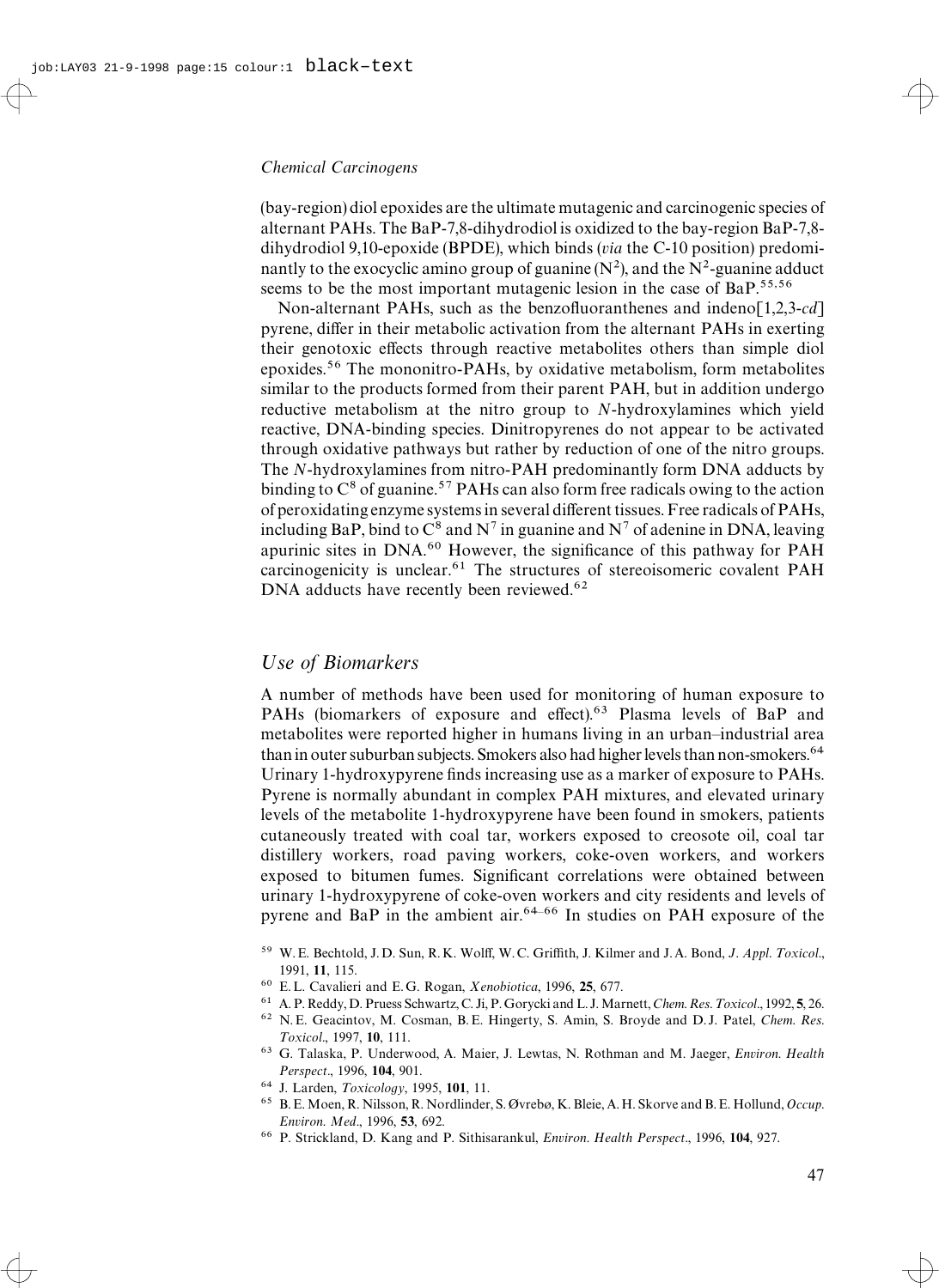general population from air pollution, intake of PAHs from foods is a serious confounder.67,68

The 32P-postlabelling assay is highly sensitive for detection and quantization of carcinogen*—*DNA adducts.69,70 32P-Postlabelling analyses have been used to detect DNA adducts in the skin of mice and humans exposed to components of complex mixtures of PAHs, including coal-tar and fuel exhaust condensates.<sup>37</sup> The principal methods that have been developed for the detection of PAH adducts to white blood cell DNA and blood proteins (haemoglobin, albumin) have been reviewed.<sup>69,71,72</sup> Higher levels of PAH–DNA adducts in lymphocytes of occupationally exposed workers, bus drivers<sup>73</sup> and smokers have frequently been found. In several studies, significant correlations between the estimated PAH exposures and adduct levels were obtained, while in other studies no such correlations were found.<sup>74</sup> Large inter-individual variations in DNA adduct formation and persistence have been found in freshly isolated lymphocytes. Dietary sources, such as ingestion of charcoal-broiled beef, may greatly influence the level of PAH*—*DNA adducts in white blood cells, making it very difficult to monitor the effect of air pollution in the general population.<sup>75,76</sup> Another complicating factor is that the DNA adduct level only correlates to the PAH level at low to moderate exposures, while at high exposure levels, such as cigarette smoke or coke-oven fumes, saturation and non-linearity is observed, resulting in a lower DNA-binding potency.77

The effect of environmental pollution on DNA adducts in humans has been measured in a highly industrialized area of Poland. Local controls exhibited adduct levels and patterns similar to those of coke workers, while the levels in rural controls were 2*—*3 times lower. The results showed that the levels of aromatic adducts in white blood cell DNA did not linearly relate to ambient air levels of PAHs and that other sources such as food might be important contributors.78 Seasonal variations, with much higher levels of DNA adducts in the winter time, were observed in all groups.79

- 67 A. Vyskocil, Z. Fiala, D. Fialova, V. Krajak and C. Viau, *Hum*. *Exp*. *Toxicol*., 1997, 16, 589.
- 68 P. Sithisarankul, P. Vineis, D. Kang, N. Rothman, N. Caporaso and P. Strickland, *Biomarkers*, 1997, 2, 217.
- 69 K. Hemminki, H. Autrup and A. Haugen, *Toxicology*, 1995, 101, 41.
- 70 D. H. Phillips, *Mutat*. *Res*., 1997, 378, 1.
- 71 M. dell'Omo and R. R. Lauwerys, *Crit*. *Rev*. *Toxicol*., 1993, 23, 111.
- 72 M. C. Poirier and A. Weston, *Environ*. *Health Perspect*., 1996, 104, 883.
- 73 P. S. Nielsen, N. de Pater, H. Okkels and H. Autrup, *Carcinogenesis*, 1996, 17, 1021.
- 74 K. Yang, L. Airoldi, R. Pastorelli, J. Restano, M. Guanci and K. Hemminki, *Chem*.-*Biol*. *Interact*., 1996, 101, 127.
- 75 N. Rothman, M. C. Porier, R. A. Haas, A. Correa Villasenor, P. Ford, J. A. Hansen, T. O'Toole and P. T. Strickland, *Environ*. *Health Perspect*., 1993, 99, 265.
- 76 K. Hemminki, C. Dickey, S. Karlsson, D. Bell, Y. Hsu, W.-Y. Tsai, L. A. Mooney, K. Savela and F. Perera, *Carcinogenesis*, 1997, 18, 345.
- 77 J. Lewtas, D. Walsh, R. Williams and L. Dobias, *Mutat*. *Res*., 1997, 378, 51.
- 78 K. Hemminki, E. Grzybowska, M. Chorazy, K. Twardowska Saucha, J.W. Sroczynski, K. L. Putman, K. Randerath, D. H. Phillips, A. Hewer, R.M. Santella *et al*., *Carcinogenesis*, 1990, 11, 1229.
- 79 E. Grzybowska, K. Hemminki and M. Chorazy, *Environ*. *Health Perspect*., 1993, 99, 77.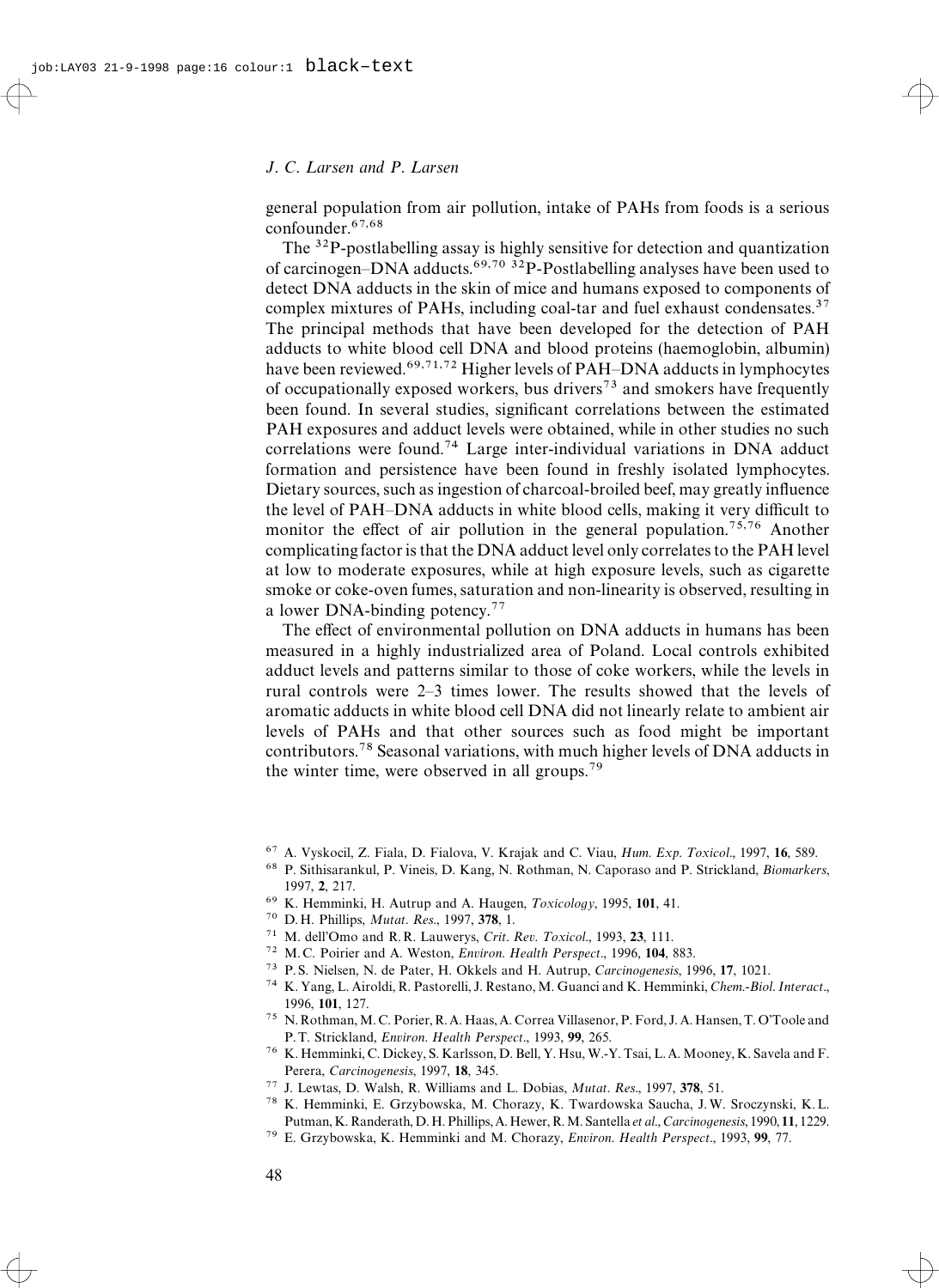# *Toxicological effects*

Haematological effects, including bone marrow toxicity, have been observed in animals following oral exposure to high doses of PAHs.80 Data on the reproductive toxicity of PAHs are scarce. BaP is a potent reproductive toxicant adversely affecting the reproductive performance of pregnant rats and mice. *In utero* exposure to BaP has also produced several serious effects in the progeny of mice, such as testicular atrophy and interstitial cell tumours, immunosuppression and tumour induction.37 A number of PAHs have an immunosuppressive effect in mice.<sup>81</sup>

A large number of PAHs and nitro-PAHs, as well as emissions containing these compounds, have shown genotoxicity and mutagenicity *in vitro* and *in vivo*.38,45,82 The Ames test using various strains of *Salmonella typhimurium* has been widely used to monitor the mutagenic activity of PAHs and other mutagens present in complex environmental mixtures. Standard reference materials have been developed for mutagenicity assays of various combustion-related complex environmental mixtures.<sup>83</sup>

### *Carcinogenicity*

A number of PAHs produce tumours in experimental animals. BaP has been used for many years as a model compound in studies of chemical carcinogenesis.When administered by the oral route, BaP and several other PAHs have produced tumours of the forestomach, liver, lungs and mammary glands of rodents,  $45,84$ while mono- and dinitropyrenes produced pituitary and mammary gland tumours.<sup>85</sup> BaP and other PAHs produce liver and lung tumours within half a year following intraperitoneal or subcutaneous injection to newborn animals.45,84,86*—*89 In addition, nitro-PAHs produce leukaemia and tumours of the mammary glands and colon.<sup>82,90</sup> The study of skin tumours after dermal application of PAHs to mice has provided much of the background for the initiation/promotion theory in chemical carcinogenesis. $37,45,84$ 

- 80 V. Anselstetter and H. Heimpel, *Acta Haematol*. *Basel*, 1986, 76, 217.
- 81 K. L. J. White, H. H. Lysy and M. P. Holsapple, *Immunopharmacology*, 1985, 9, 155.
- 82 IARC, *Diesel and Gasoline Engine Exhaust and Some Nitroarenes*, IARC Monographs on the Evaluation of Carcinogenic Risks to Humans, vol. 46, International Agency for Research on Cancer, Lyon, France, 1989.
- 83 T. J. Hughes, J. Lewtas and L. D. Claxton, *Mutat*. *Res*., 1997, 391, 243.
- 84 IARC, *Certain Polycyclic Aromatic Hydrocarbons and Heterocyclic Compounds*, IARCMonographs on the Evaluation of the Carcinogenic Risk of Chemicals to Humans, vol. 3, International Agency for Research on Cancer, Lyon, France, 1973.
- 85 K. Imaida, M. S. Lee, C. Y. Wang and C.M. King, *Carcinogenesis*, 1991, 12, 1187.
- 86 K. L. Platt, E. Pfeiffer, P. Petrovic, H. Friesel, D. Beermann, E. Hecker and F. Oesch, *Carcinogenesis*, 1990, 11, 1721.
- 87 W. F. J. Busby, E. K. Stevens, C. N. Martin, F. L. Chow and R. C. Garner, *Toxicol*. *Appl*. *Pharmacol*., 1989, 99, 555.
- 88 W. F. J. Busby, E. K. Stevens, E. R. Kellenbach, J. Cornelisse and J. Lugtenburg, *Carcinogenesis*, 1988, 9, 741.
- 89 E. J. Lavoie, J. Braley, J. E. Rice and A. Rivenson, *Cancer Lett*., 1987, 31, 15.
- 90 K. Imaida, C. Uneyama, H. Ogasawara, S. Hayashi, K. Fukuhara, N. Miyata and M. Takahashi, *Cancer Res*., 1992, 52, 1542.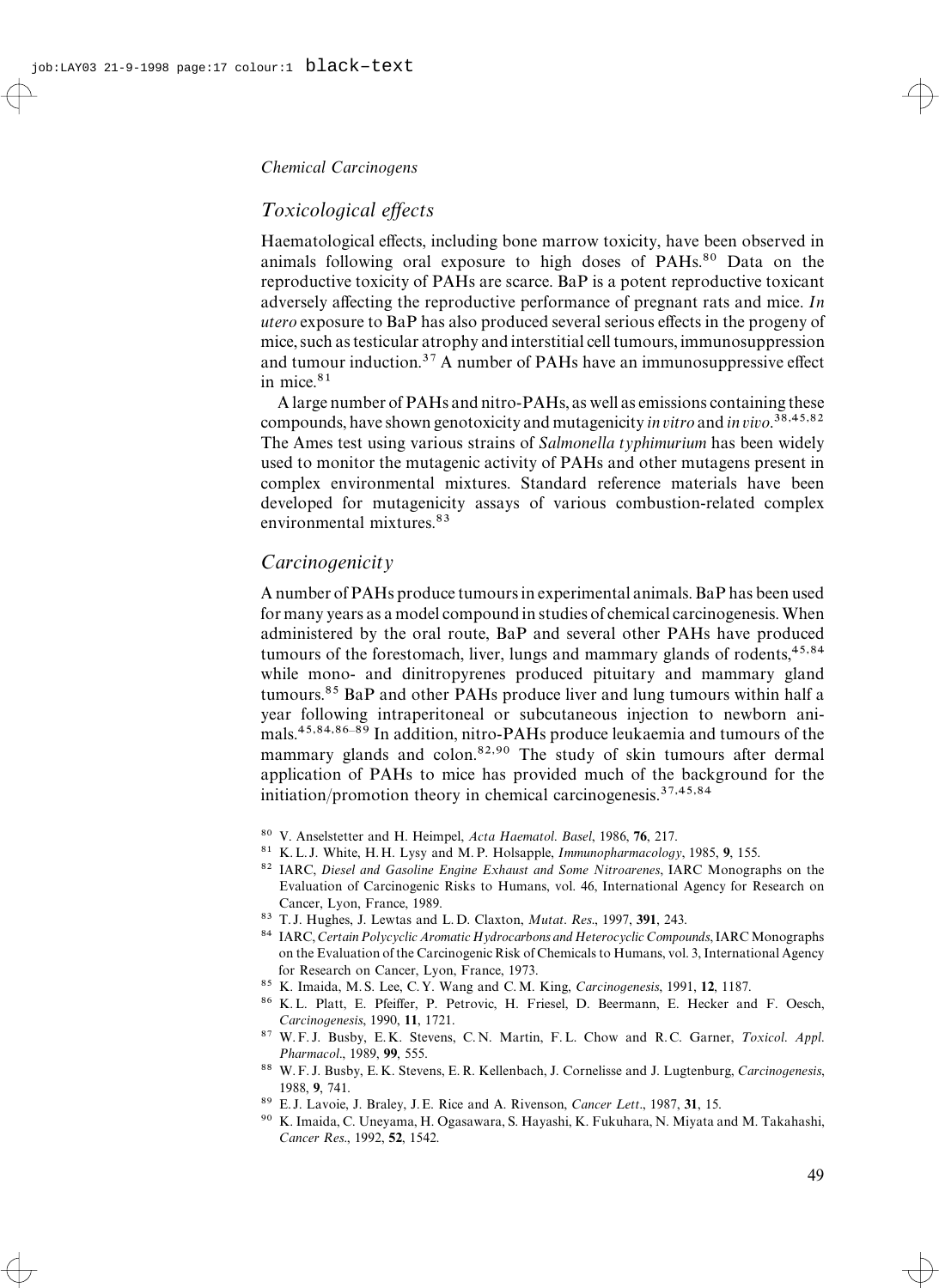Several studies have confirmed the lung carcinogenicity of single PAHs and nitro-PAHs after direct application into the respiratory tract of rats and hamsters.<sup>37,45,84,91–97</sup> BaP is the only PAH that has been tested following inhalation. After long-term inhalation of  $10 \text{ mg }$  BaP per  $\text{m}^3$ , cancer of the respiratory tract occurred in 35% of golden hamsters.<sup>37,98,99</sup>

Dibenzo[*a*,*h*]anthracene, dibenzo[*a*,*h*]pyrene, dibenzo[*a*,*l*]pyrene, BaP, benzo[*b*]fluoranthene, 5-methylchrysene, 7*H*-dibenzo-[*c*,*g*]carbazole, 6-nitrochrysene and the dinitropyrenes and dinitrofluoranthenes are the strongest carcinogenic PAHs in animal bioassays. The benzofluoranthenes are moderately carcinogenic, while benz[ $a$ ]anthracene and chrysene are relatively weak carcinogens.<sup>37</sup>

### *Carcinogenicity of PAH*-*containing Emissions*

The 4*—*7 ring PAH fraction of condensate from car exhaust (gasoline, diesel), domestic coal stove emissions and tobacco smoke contains almost all the carcinogenic potential of PAHs. This has been found in a series of important studies using skin painting, subcutaneous injection and intrapulmonary implantation of different fractions (see refs. 37, 41). It can be concluded from the skin painting tests of different condensates that BaP represents about 5*—*15% of the carcinogenic potency of the exhaust condensates from petrol-driven vehicles and coal-fired domestic stoves. When tested by lung implantation in the rat, BaP contributed a somewhat lower percentage of the total carcinogenicity.

In rats exposed by inhalation to coal tar/pitch condensation aerosol containing either 20 or 46  $\mu$ g m<sup>-3</sup> BaP, a dose-related lung carcinogenic effect was observed. The lifetime lung tumour risk for rats exposed to 1  $\mu$ g m<sup>-3</sup> BaP as a constituent of this complex mixture was calculated to be 2%. In comparison, the estimated unit lung cancer risk for BaP based on epidemiological data from coking plants was 7*—*9%. It was suggested that in the evaluation of the lung carcinogenicity of PAHs attached to inhaled fine particles, the likely enhancing properties of the inflammatory effects of particles on lung tissue should be considered.<sup>100</sup>

Epidemiological and experimental inhalation studies indicate that cigarette smoke contains about 100 times less BaP, and diesel exhaust about 1000 times less BaP, than the exhaust from coke ovens or heated tar pitch which yield the

- 91 R.Wenzel Hartung, H. Brune, G. Grimmer, P. Germann, J. Timm and W. Wosniok,*Exp*. *Pathol*., 1990, 40, 221.
- 92 T. Maeda, K. Izumi, H. Otsuka, Y. Manabe, T. Kinouchi and Y. Ohnishi, *J*. *Natl*. *Cancer Inst*., 1986, 76, 693.
- 93 R. P. Deutsch Wenzel, H. Brune, G. Grimmer, G. Dettbarn and J. Misfield, *J*. *Natl*. *Cancer Inst*., 1983, 71, 539.
- 94 R. P. Deutsch Wenzel, H. Brune and G. Grimmer, *Cancer Lett*., 1983, 20, 97.
- 95 M. Iwagawa, T. Maeda, K. Izumi, H. Otsuka, K. Nishifuji, Y. Ohnishi and S. Aoki, *Carcinogenesis*, 1989, 10, 1285.
- 96 S. Sato, H. Ohgaki, S. Takayama, M. Ochiai, T. Tahira, Y. Ishizaka, M. Nagao and T. Sugimura, *Dev*. *Toxicol*. *Environ*. *Sci*., 1986, 13, 271.
- 97 K. Horikawa, N. Sera, T. Otofuji, K. Murakami, H. Tokiwa, M. Iawagawa, K. Izumi and H. Otsuka, *Carcinogenesis*, 1991, 12, 1003.
- 98 J. Thyssen, J. Althoff, G. Kimmerie and U. Mohr, *J*. *Natl*. *Cancer Inst*., 1981, 66, 575.
- 99 J. Pauluhn, J. Thyssen, J. Althoff, G. Kimmerle and U. Mohr, *Exp*. *Pathol*., 1985, 28, 31.
- 100 U. Heinrich, M. Roller and F. Pott, *Toxicol*. *Lett*., 1994, 72, 155.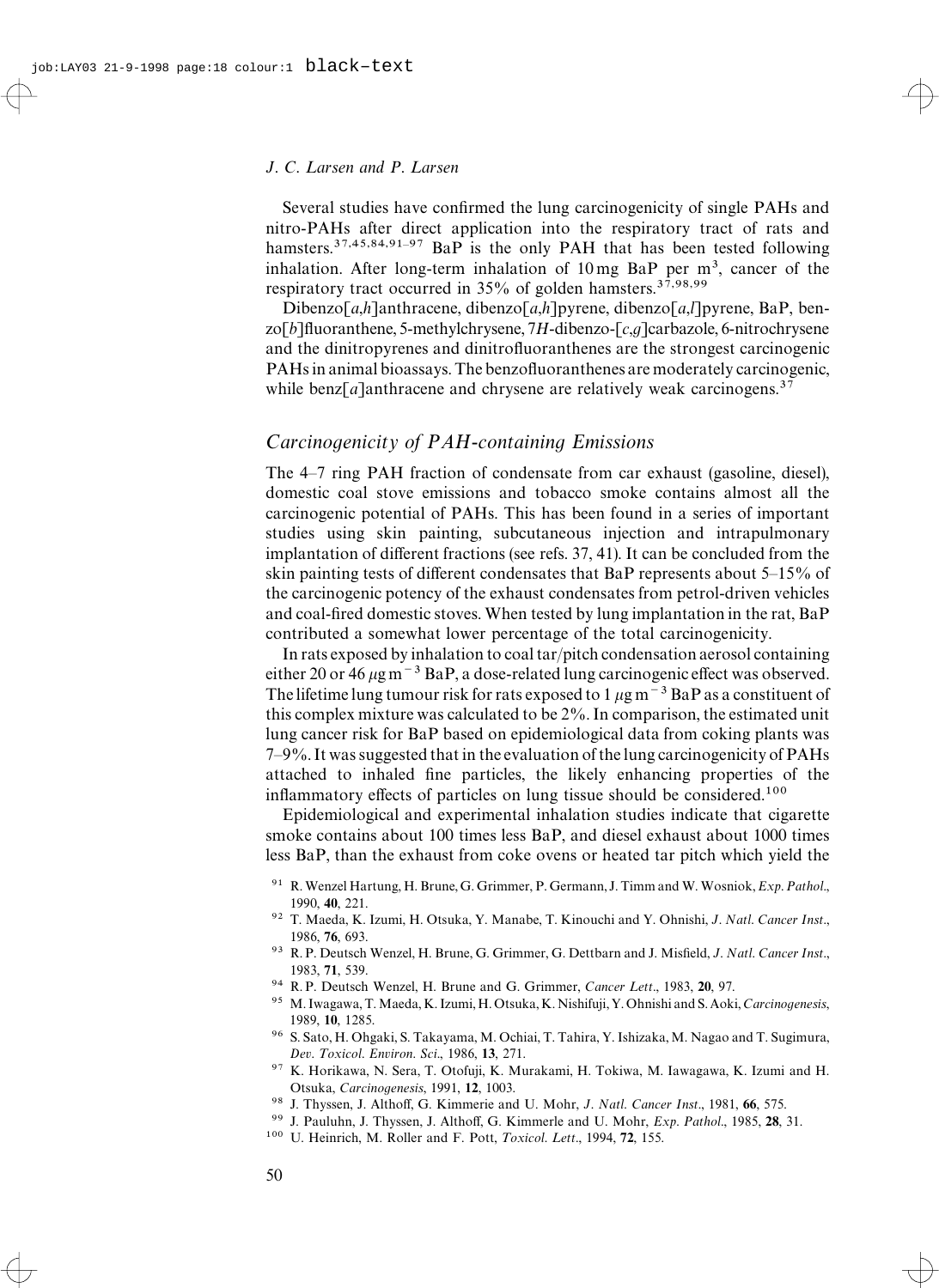same lung tumour incidence.<sup>101</sup> When results from inhalation studies with rats exposed to diesel engine exhaust  $(4 \text{ mg m}^{-3})$  were compared with results from studies with rats exposed to coal-oven flue gas mixed with pyrolysed pitch, it was concluded that diesel exhaust had more lung tumour promotional effect than PAH-enriched coal-oven flue gas, which in turn was a more complete carcinogen.<sup>102</sup> The high levels of diesel exhaust used in the animal bioassays produce overloading of the lungs with particulate matter, resulting in severe inflammatory changes, while the lungs of rats exposed to coal-oven flue gas mixed with pyrolysed pitch had much less severe inflammatory changes. This suggests that the lung tumour response seen in rat inhalation bioassays using high level exposures to diesel soot is predominantly a non-specific effect, and to a lesser extent related to the genotoxic substances (*e*.*g*. PAHs, nitro-PAHs) present in diesel particulates. In support, it has been shown that fine carbon black particles and titanium dioxide particles, almost completely free of organic substances, were able to produce tumours in the rat lung after chronic inhalation exposure with particle mass concentrations in the exposure atmosphere of  $6 \text{ mg m}^{-3}$ .<sup>103,104</sup> The inhalation of titanium dioxide and metallic iron was also shown to produce impaired pulmonary clearance and persistent inflammation in the lungs of rats.105

# *Epidemiological Data*

Epidemiological studies have focused on occupational exposures to PAHs. Occupational exposure to PAH-containing emissions from coke production, coal gasification, aluminium production, iron and steel founding, coal tars and coal tar pitches, and soots have produced lung cancer in humans, and coal tars and coal tar pitches, non-refined mineral oils, shale oils and soots have produced human skin and scrotal cancers.<sup>106–108</sup> Although PAHs are believed to be the main cause of cancer from these sources, a number of other compounds are present, probably also contributing to the effect. A particularly high rate of lung cancer mortality was found in coke-oven workers. The increases in lung cancer

- 101 F. Pott and U. Heinrich, in *Complex Mixtures and Cancer Risk*, ed. H. Vainio *et al*., IARC Scientific Publications 104, International Agency for Research on Cancer, Lyon, France, 1990, p. 288.
- 102 R. O. McClellan, *Annu*. *Rev*. *Pharmacol*. *Toxicol*., 1987, 27, 279.
- 103 U. Mohr, S. Tanenaka and D. L. Dungworth, *Dev*. *Toxicol*. *Environ*. *Sci*., 1986, 13, 459.
- 104 U. Heinrich, R. Fusht, S. Rittinghausen, O. Creutzenberg, B. Bellmann, W. Koch and K. Levsen, *Inhal*. *Toxicol*., 1995, 7, 533.
- 105 D. B. Warheit, J. F. Hansen, I. S. Yuen, D. P. Kelly, S. I. Snajdr and M. A. Hartsky, *Toxicol*. *Appl*. *Pharmacol*., 1997, 145, 10.
- 106 IARC, *Polynuclear Aromatic Compounds: Part 3, Industrial Exposures to Aluminium Production, Coal Gasification, Coke Production, and Iron Steel Founding*, IARC Monographs on the Evaluation of the Carcinogenic Risk of Chemicals to Humans, vol. 34, International Agency for Research on Cancer, Lyon, France, 1984.
- 107 IARC, *Polynuclear Aromatic Compounds: Part 4, Bitumens, Coal Tars and Derived Products, Shale-oils and Soots*, IARC Monographs on the Evaluation of the Carcinogenic Risk of Chemicals to Humans, vol. 35, International Agency for Research on Cancer, Lyon, France, 1985.
- 108 IARC, *Overall Evaluations of Carcinogenicity: An Updating of IARC Monographs Volumes 1 to 42*, IARC Monographs on the Evaluation of the Carcinogenic Risk of Chemicals to Human, suppl 7, International Agency for Research on Cancer, Lyon, 1987.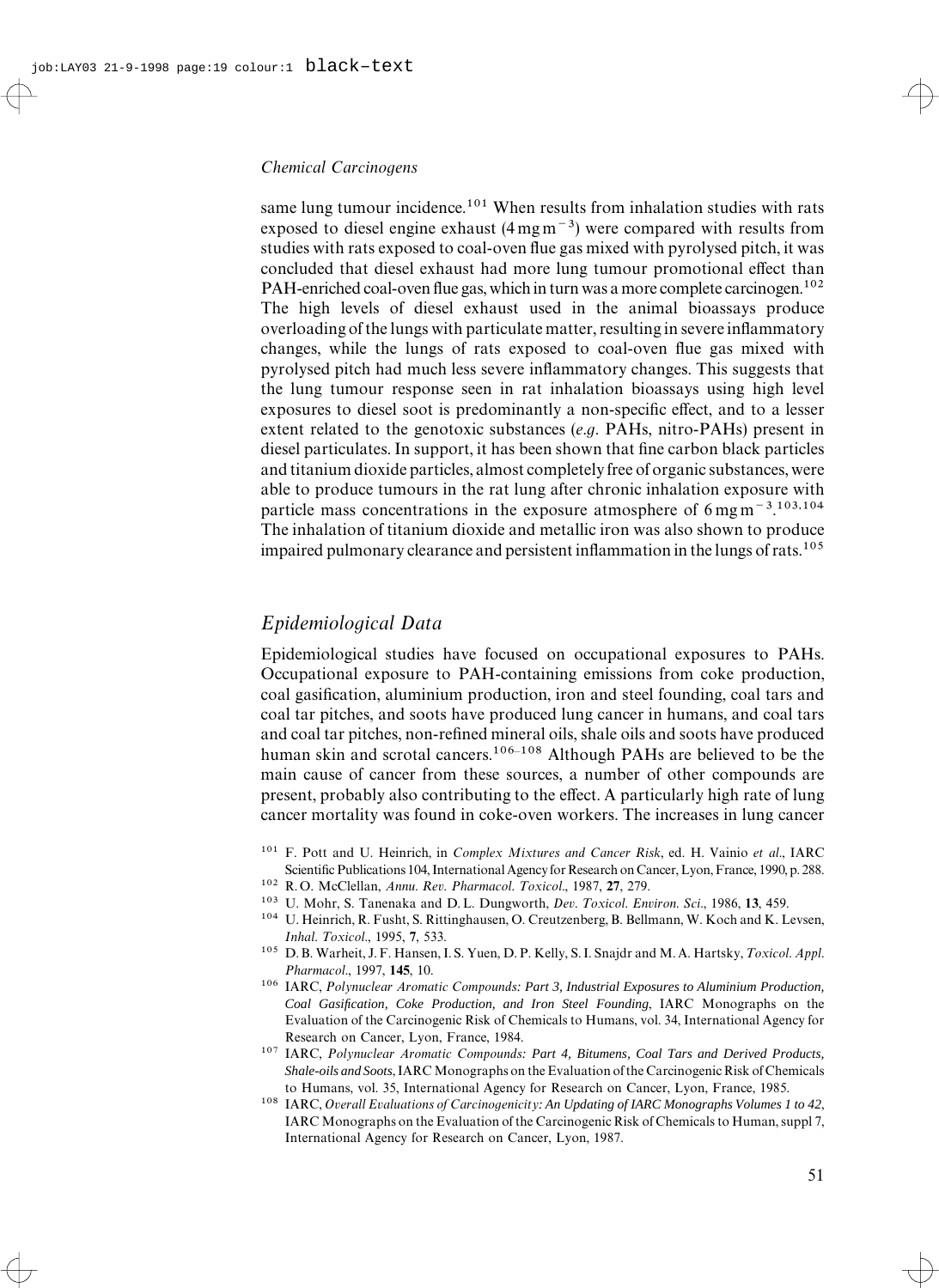cases correlate closely with the time spent working on top of ovens, where an average BaP concentration of about  $30 \mu g m^{-3}$  has been detected.<sup>37,106</sup>

The US EPA has summarized a number of older risk estimates of lung cancer deaths based on epidemiological data and BaP levels in ambient air and in workplace air. The estimated unit risks ranged from  $7.7 \times 10^{-5}$  to 98  $\times 10^{-5}$  per ng BaP per m3.109

# *Evaluation and Risk Assessment*

*Assessment of Single PAHs*. All epidemiological studies available have involved exposure to complex mixtures of which PAHs are only constituents. Therefore, there are no epidemiological studies that can be used to estimate the risk from exposure to a single PAH. On the basis of animal experiments, risk assessments of BaP and attempts to derive relative potencies of individual PAHs (relative to BaP) have been performed several times with the purpose of summarizing the contributions from selected PAHs into a total BaP equivalent dose, assuming additivity in their carcinogenic effects.37,110*—*113 The main problem in absolute risk assessment is the lack of adequate data from long-term studies with purified PAHs. The multidose long-term studies so far available for risk assessment are mostly of an older date and concern only BaP. For BaP, unit lifetime risks calculated from experiments with various routes of administration, and using various modelling, yield comparable results. The range of unit lifetime risks calculated from a number of selected BaP studies included in a meta-analysis was  $1.1 \times 10^{-3}$  to  $4.8 \times 10^{-3}$  (mean:  $3 \times 10^{-3}$ ) per  $\mu$ g m<sup>-3</sup>. A linearized multistage model was used, and the risk estimates were converted to human risk.<sup>114</sup> A new two-year gavage study with BaP in rats has been performed at the RIVM in the Netherlands, but has not yet been finally published. In that study, BaP produced dose-related increases of liver and forestomach tumours. Interestingly, high DNA adduct levels were found in many tissues, including the lungs, but measures of enhanced cell proliferation (due to toxicity) were only increased in the target organs.115 A preliminary estimate of a unit risk derived from this study would expect it to be in the same order of magnitude as those calculated from the earlier studies.

Based on the extensive database on carcinogenicity studies using various routes of administration, an (entirely subjective) estimate of relative potencies for a number of PAHs is given in Table  $1<sup>41</sup>$  Such estimates should be used with great caution, as studies on mixtures of individual PAHs have shown that they may interact metabolically in a number of ways, resulting in synergistic, additive

<sup>109</sup> EPA, *Review and Evaluation of the Evidence for Cancer Associated with Air Pollution*, EPA-450/5-83- 006R, US Environmental Protection Agency, Arlington, VA, 1984.

<sup>110</sup> I. C. T. Nisbet and K. LaGoy, *Regul*. *Toxicol*. *Pharmacol*., 1992, 16, 290.

<sup>111</sup> P. J. Rugen, C. D. Stern and S. H. Lamm, *Regul*. *Toxicol*. *Pharmacol*., 1989, 9, 273.

<sup>112</sup> T.W. Thorslund and D. Farrar, *Development of Relative Potency Estimates for PAHs and Hydrocarbon Combustion Product Fractions Compared to Benzo*[*a*]*pyrene and their Use in Carcinogenic Risk Assessment*, EPA/600/R-92/134, Dept. Commerce, NTIS, Springfield, VA, 1990.

<sup>113</sup> D. Krewski, T. Thorslund and J. Withey, *Toxicol*. *Ind*. *Health*, 1989, 5, 851.

<sup>114</sup> J. F. Collins, J. P. Brown, S. V. Dawson andM. A. Marty, *Regul*.*Toxicol*.*Pharmacol*., 1991, 13, 170.

<sup>115</sup> D. Kroese, personal communication, January 1998.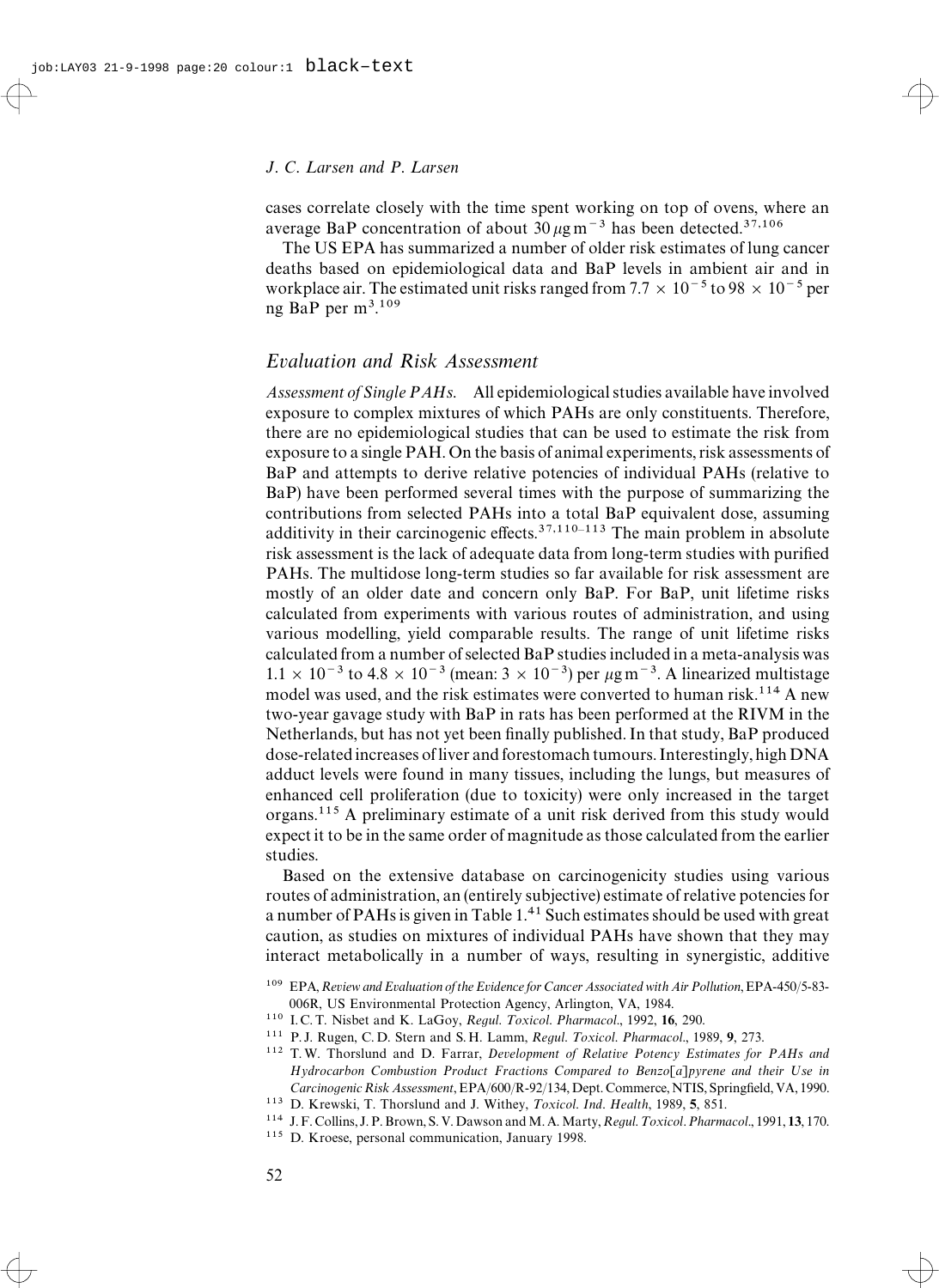Table 1 Best estimates of carcinogenic potencies of various PAHs, relative to  $BaP<sup>a</sup>$ 

| Compound                                                                                                                                                                            | Relative<br>potency                                                         | Compound                                                                                                                                                                                                                                                    | Relative<br><i>potency</i>                          |
|-------------------------------------------------------------------------------------------------------------------------------------------------------------------------------------|-----------------------------------------------------------------------------|-------------------------------------------------------------------------------------------------------------------------------------------------------------------------------------------------------------------------------------------------------------|-----------------------------------------------------|
| Anthracene<br>Fluorene<br>Phenanthrene<br>$\text{Benz}[a]$ anthracene<br>Chrysene<br>Cyclopenteno[cd]pyrene<br>Fluoranthene<br>Pyrene<br>$\text{Benzo}\lceil b \rceil$ fluoranthene | 0.0005<br>0.0005<br>0.0005<br>0.005<br>0.03<br>0.02<br>0.05<br>0.001<br>0.1 | $\text{Benzo}[a]$ pyrene<br>Benzo $\lceil e \rceil$ pyrene<br>Dibenz $[a,h]$ anthracene<br>Anthanthrene<br>$\text{Benzo}$ [ <i>ghi</i> ] perylene<br>Dibenzo $[a,e]$ pyrene<br>Dibenzo $[a,h]$ pyrene<br>Dibenzo $[a, i]$ pyrene<br>Dibenzo $[a, l]$ pyrene | 0.002<br>1.1<br>0.3<br>0.02<br>0.2<br>1<br>0.1<br>1 |
| $\text{Benzo}[i]$ fluoranthene<br>$\text{Benzo}\left[k\right]$ fluoranthene<br>Benzo[ghi]fluoranthene                                                                               | 0.05<br>0.05<br>0.01                                                        | Indeno $[1,2,3-cd]$ pyrene<br>Coronene                                                                                                                                                                                                                      | 0.1<br>0.01                                         |

<sup>a</sup>Based on the authors' compilation of carcinogenicity studies in experimental animals using oral, pulmonary and skin application of  $PAH<sup>41</sup>$ 

or antagonistic effects, and nothing definitive can be concluded on the resulting tumorigenic actions of individual PAHs in complex mixtures.<sup>116</sup>

*Assessment of Complex Mixtures of PAHs*. A number of PAHs, nitro-PAHs, heterocyclic-PAHs, and their derivatives, have been found to be carcinogenic in animal experiments, and many more, including their reaction products in ambient air, have shown genotoxic effects *in vitro*. Therefore, the combined carcinogenic risk of exposure to the complex mixtures present in ambient air presumably is much higher than can be expected from either BaP alone or the use of BaP equivalent doses of the PAH determined by chemical measurements. If the composition of all emissions were identical and similar to those in ambient air, the concentration of a single PAH would provide a good index of the carcinogenic potential of the total mixture. However, this is not the situation.

The WHO, in its update of the Air Quality Guidelines for Europe, noted that the variations of PAH profiles in workplaces were not so wide and the deviation from the mean was relatively low in ambient air. The WHO therefore, on a provisional basis, used BaP as an index for the carcinogenic potential of general PAH mixtures in ambient air, although the limitations of the approach were recognized.37

The WHO based its evaluation on the mouse skin painting studies showing that 5*—*15% of the total carcinogenic effect from PAH fractions of different exhaust condensates was due to BaP, and adopted the lung cancer unit risk of  $6.2 \times 10^{-4}$  per 1  $\mu$ g m<sup>-3</sup> of benzene-soluble compounds in ambient air, calculated by the US EPA from exposure to coke-oven emissions.117 Assuming 0.71% BaP

<sup>116</sup> G. K. Montizaan, P. G. N. Kramers, J. A. Janus and R. Posthumus, *Integrated Criteria Document PAHs: Effects of 10 Selected Compounds*, Appendix to RIVM report no. 758474011, National Institute of Public Health and Environmental Protection, RIVM, Bilthoven, The Netherlands, 1989.

<sup>117</sup> EPA, *Carcinogen Assessment of Coke Oven Emissions*, EPA-600/6-82-003F, US Environmental Protection Agency, Office of Health and Environmental Assessment, Washington, DC, 1984.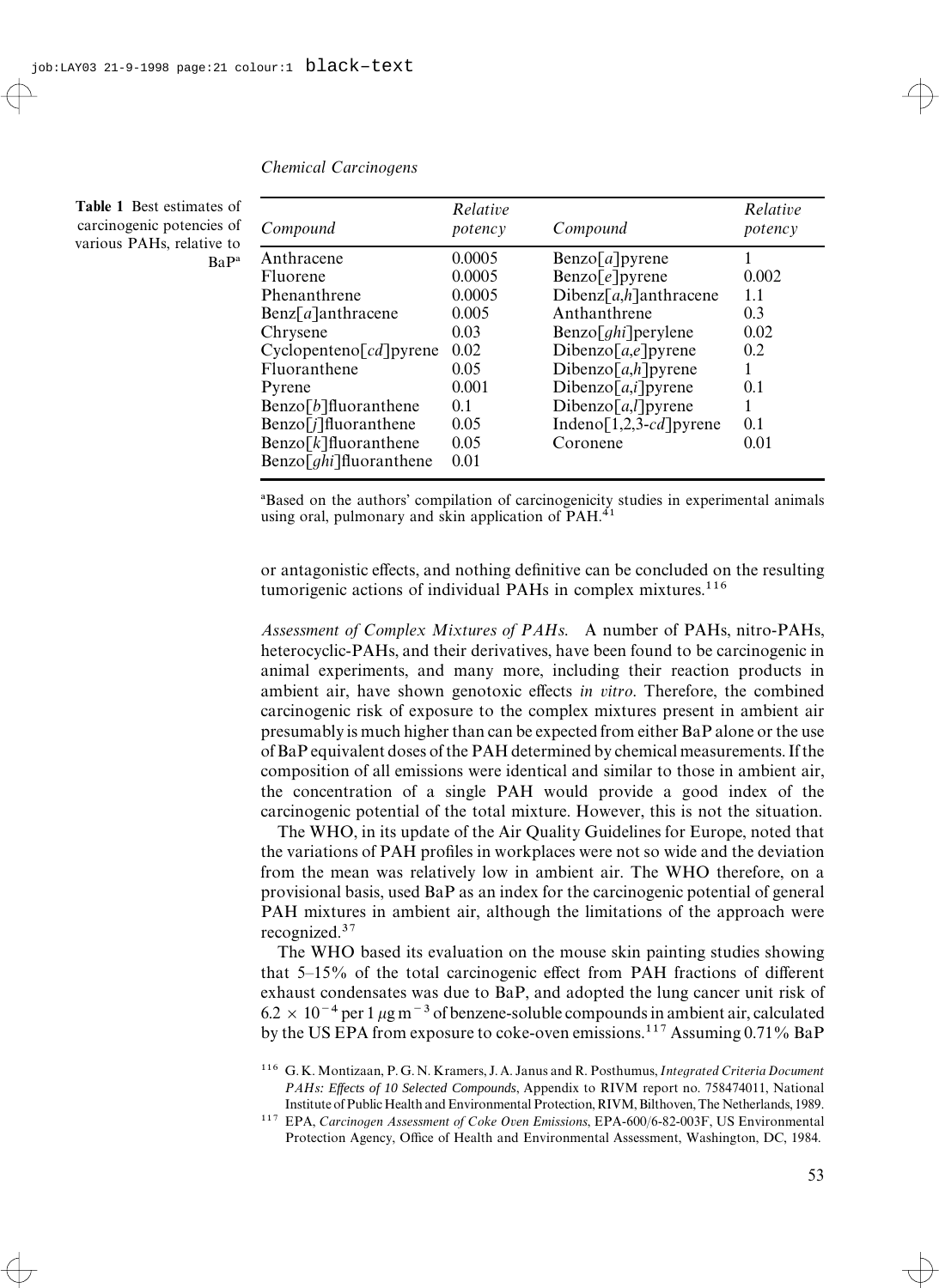in benzene-soluble coke-oven emissions, a lifetime risk of respiratory cancer of  $8.7\times10^{-2}$  per  $\mu$ g m<sup>-3</sup> BaP, or  $8.7\times10^{-5}$  per ng m<sup>-3</sup> BaP, was calculated.<sup>37</sup> This risk assessment implies that about 9 per 100 000 exposed individuals may die from cancer of the respiratory tract as a result of spending a lifetime in ambient air containing an average level of 1 ng BaP per m<sup>3</sup>.

In a Dutch Integrated Criteria Document on PAHs a unit risk of 6.58  $\times$  10<sup>-2</sup> per  $\mu$ g m<sup>-3</sup> BaP was estimated from studies of Chinese women in the Xuan Wei province using smoky coal for cooking.116

In urban areas, air pollution from motor vehicles, in particular diesel cars, becomes increasingly important. Quantitative estimates of lung cancer risks from exposure to diesel engine particulate emissions have been done using data from the chronic bioassays with rats. Dose was based upon the concentration of carbon particulate matter per unit lung surface area. The unit risk estimates varied from 1.0 to 4.6  $\times$  10<sup>-5</sup>, with a geometric mean of 1.7  $\times$  10<sup>-5</sup> per  $\mu$ g m<sup>-3</sup> of diesel exhaust particulate matter.<sup>118</sup> This approach has been seriously questioned, because the carcinogenic effect seen in the rat studies with diesel particles is mainly due to a mechanism for which there seems to be a threshold.<sup>119</sup> Moreover, it also appears that the rat has a unique sensitivity to the lung effects of poorly soluble, non-fibrous particles, in contrast to the mouse and primates.<sup>120,121</sup> An examination of epidemiological studies of workers highly exposed to airborne carbon black showed no satisfactory evidence for an association with increased lung cancer risk, which was inconsistent with the predictions from the rat bioassay data.<sup>122</sup>

Biological assays have been used for the determination of the potency of various complex mixtures relative to the potency of BaP or potencies calculated on the basis of human data. The database of useful human studies is rather limited, and only a few sources of PAH emissions can be evaluated by this approach, notably cigarette smoke condensates, coke-oven emissions and roofing tar emissions. The *Salmonella* mutagenicity assay, the mouse skin tumour initiation-promotion assay and the rat lung implant assay have been evaluated for use in potency estimations of complex mixtures from combustion sources. Linear correlations have been established between mouse skin initiation potency, bacterial mutagenic potency and potencies calculated from human exposure. These correlations have been used to estimate the human potency of other mixtures from combustion sources for which only mouse skin initiation data or mutagenicity data exist. A particularly good correlation was noted between the mouse skin data and the human data, and good correlations were obtained between mouse skin data and mutagenicity for a series of mixtures from the same source category. When mixtures of emissions from different sources were assayed the correlations decreased, but were still reasonable. Using this *comparative potency approach*, a unit risk of  $1.3 \times 10^{-4}$  per  $\mu$ g organic matter m<sup>-3</sup> was

- 121 K. J. Nikula, K. J. Avila, W. C. Griffith and J. L. Mauderly, *Fund*. *Appl*. *Toxicol*., 1997, 37, 37.
- 122 P. A. Valberg and A. Y. Watson, *Regul*. *Toxicol*. *Pharmacol*., 1996, 24, 155.

<sup>118</sup> W. E. Pepelko and C. Chen, *Regul*. *Toxicol*. *Pharmacol*., 1993, 17, 52.

<sup>119</sup> P. A. Valberg and A. Y. Watson, *Regul*. *Toxicol*. *Pharmacol*., 1996, 24, 30.

<sup>120</sup> J. L. Mauderly, D. A. Banas, W. C. Griffith, F. F. Hahn, R. F. Henderson and R. O. McCellan, *Fund*. *Appl*. *Toxicol*., 1996, 30, 233.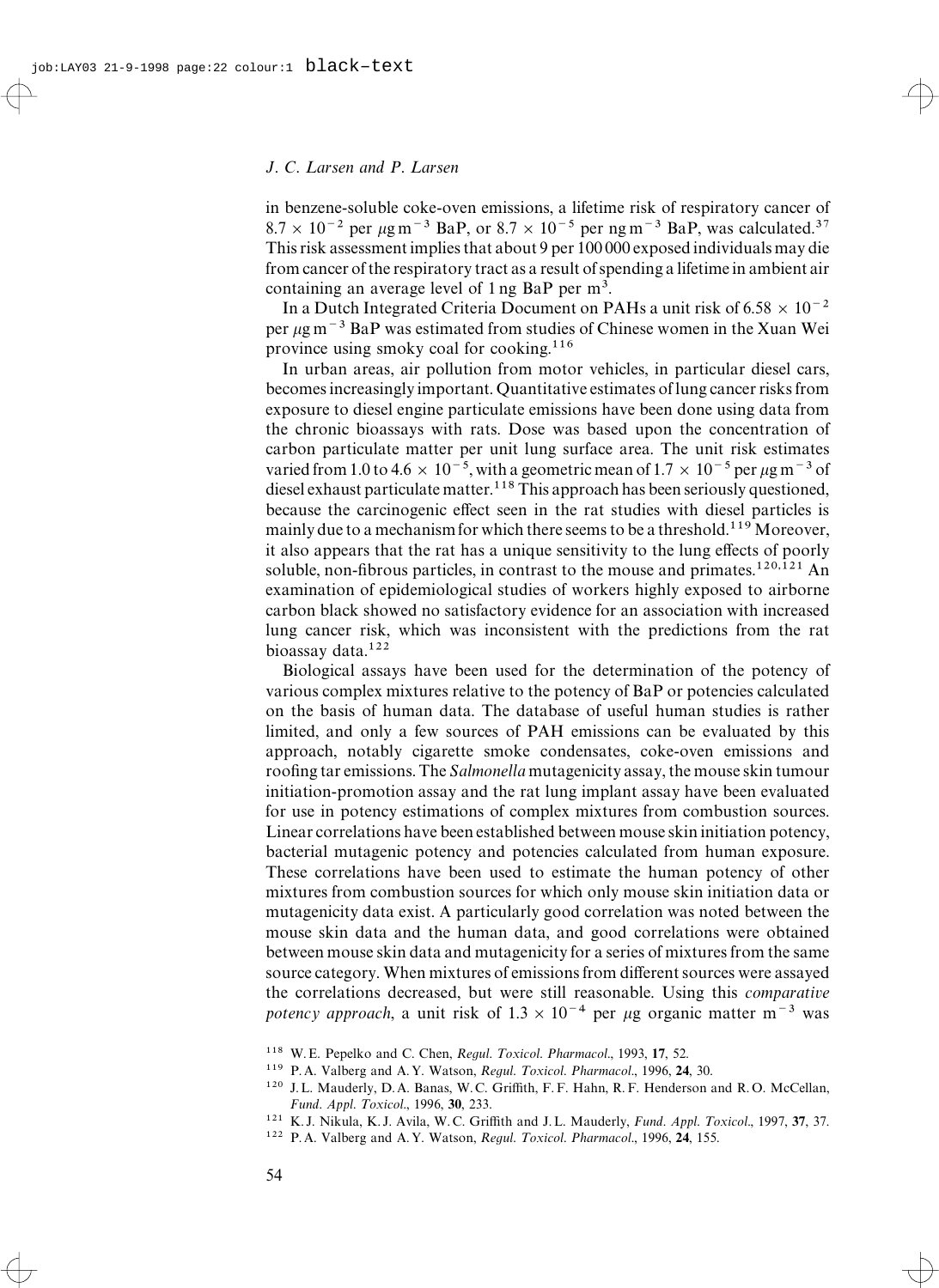Table 2 Estimated lifetime cancer risk from air pollution components using different approaches

|                                                                       | Average                                | Unit risk                                                                                         | Estimated<br>lifetime |
|-----------------------------------------------------------------------|----------------------------------------|---------------------------------------------------------------------------------------------------|-----------------------|
| Exposure indicator                                                    | level <sup>125</sup>                   | for indicator                                                                                     | cancer risk           |
| Diesel particles<br>Extractable organic                               | $1 \text{ gm}^{-3}$                    | $1.7 \times 10^{-5}$ (µg m <sup>-3</sup> ) <sup>-1 c</sup> $1.7 \times 10^{-5}$                   |                       |
| material<br>from diesel particles <sup>a</sup><br>Extractable organic |                                        | $0.07 \,\mu\text{g m}^{-3}$ $2.3 \times 10^{-4} (\mu\text{g m}^{-3})^{-1}$ d $1.6 \times 10^{-5}$ |                       |
| material<br>from soot <sup>b</sup>                                    | $1 \mu$ g m <sup><math>-3</math></sup> | $1.3 \times 10^{-4}$ (µg m <sup>-3</sup> ) <sup>-1 d</sup> 13 × 10 <sup>-5</sup>                  |                       |
| Benzo $[a]$ pyrene                                                    | $0.7$ ng m <sup>-3</sup>               | $8.7 \times 10^{-5}$ (ng m <sup>-3</sup> ) <sup>-1 e</sup> 6.1 $\times 10^{-5}$                   |                       |

 $A$ ssuming 7% extractable organic material.<sup>125</sup>

 $b$ Assuming 20% extractable organic material.<sup>41</sup>

*'*Derived from animal bioassays.<sup>128</sup>

<sup>d</sup>Derived by the comparative potency approach.<sup>124</sup>

<sup>e</sup>WHO Air Quality Guidelines for Europe.<sup>37</sup>

obtained for air particle extracts containing 64% contribution from woodsmoke and 36% from mobile source emissions. For automobile diesel (light duty) and automobile gasoline, unit risks of 2.3  $\times$  10<sup>-4</sup> and 1.1  $\times$  10<sup>-4</sup>, respectively, per  $\mu$ g organic matter  $m^{-3}$  were estimated.<sup>123,124</sup>

Using information on the average levels reported in Sweden<sup>125</sup> of diesel particles (1  $\mu$ g m<sup>-3</sup>), soot (5  $\mu$ g m<sup>-3</sup>) and BaP (0.7 ng m<sup>-3</sup>), several risk estimates can be compared (Table 2). It should be noted that, despite the critique of using rat bioassay data in the risk assessment of diesel exhaust, the use of the comparative potency approach on diesel particles yields a similar risk estimate, probably by coincidence. Somewhat higher risk estimates are obtained when the approach recommended by the  $WHO^{37}$  is used, and when the comparative potency approach is used on total soot. This is to be expected, since diesel exhaust contributes only a part of the total air pollution with PAHs. It can be added that when epidemiological data from exposures to diesel exhausts are used, an even higher unit risk (30  $\times$  10<sup>-5</sup>) has been estimated.<sup>125</sup>

# 7 Conclusion

The available epidemiological evidence indicates that combustion-related emissions are related to an increased risk of lung cancer from general air pollution. The increased risk appears to be small, compared to the risk from tobacco smoking. This evidence is supported by epidemiological studies from occupational settings and from toxicological studies *in vitro* and in experimental animals with single compounds and complex mixtures related to air pollution. In addition to an increased lung cancer risk from air pollution, compounds that have been found to be carcinogenic in occupational epidemiology and animal experiments are also

<sup>123</sup> J. Lewtas, *Environ*. *Health Perspect*., 1993, 100, 211.

<sup>124</sup> J. Lewtas, *Pharmacol*. *Toxicol*., 1993, 72 (suppl. 1), s55.

<sup>&</sup>lt;sup>125</sup> M. Törnqvist and L. Ehrenberg, *Environ. Health Perspect.*, 1994, 102 (suppl. 4), 173.